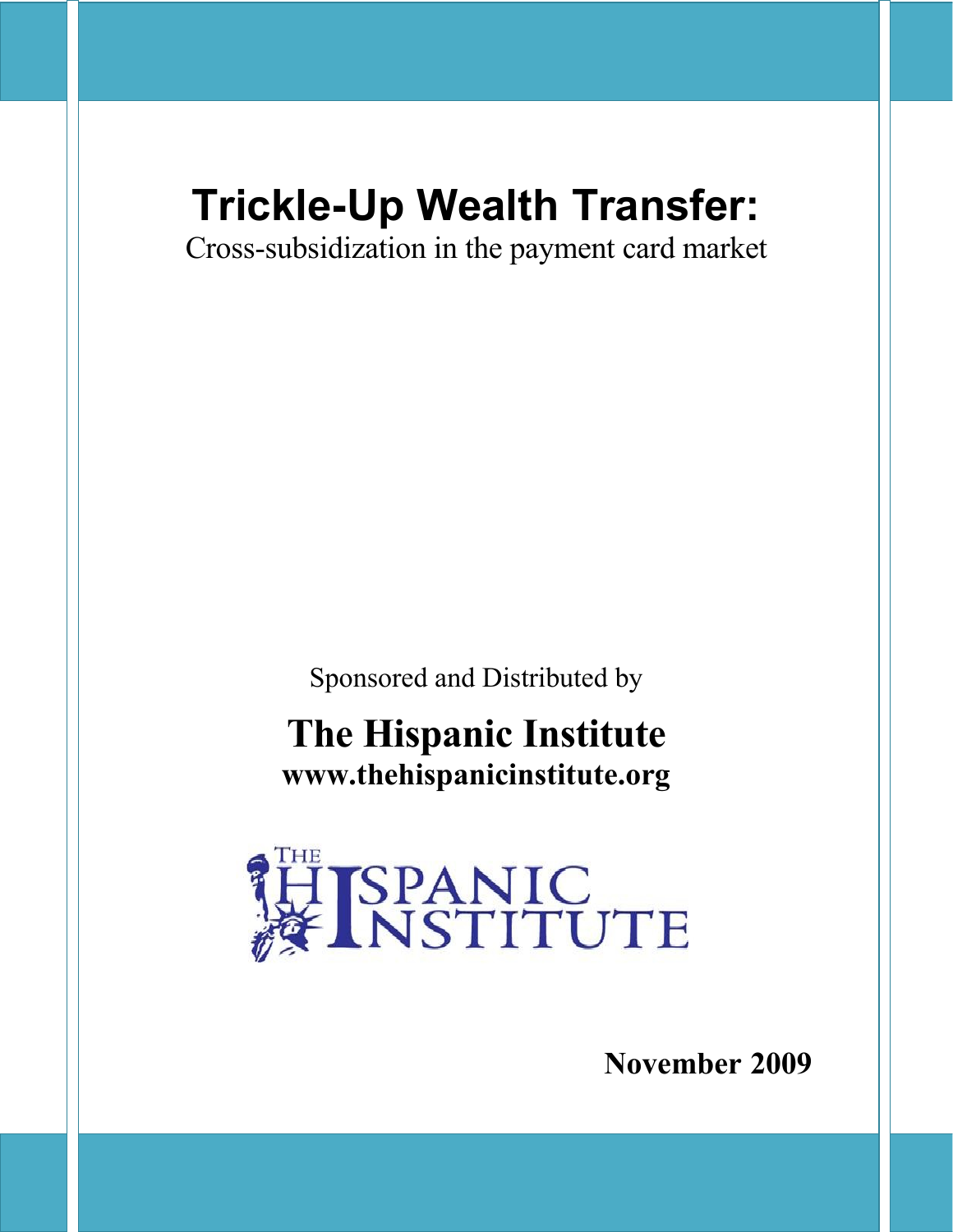## **The Hispanic Institute www.thehispanicinstitute.org**

The Hispanic Institute is a 501 (c) 3 designated nonprofit organization. The Hispanic Institute's mission is sharply focused: THI provides an effective education forum for an informed and empowered Hispanic America. The Hispanic Institute manages ongoing projects:

- Study of Hispanic economic contributions
- Media monitoring
- Consumer fraud protection
- Citizenship education
- Technology and Telecommunication research

El Instituto Hispanos es un 501 (c) 3 de organización sin fines de lucro. La misión del Instituto Hispano se enfoca en proporcionar un foro eficaz de educación para un conocimiento de causa y el empoderamiento de los hispanos en Estados Unidos. El Instituto Hispanos gestiona proyectos en las siguientes áreas:

- Estudio de contribuciones económicas de hispanos en los Estados Unidos
- Vigilancia de los Medios de Comunicación
- Protección al consumidor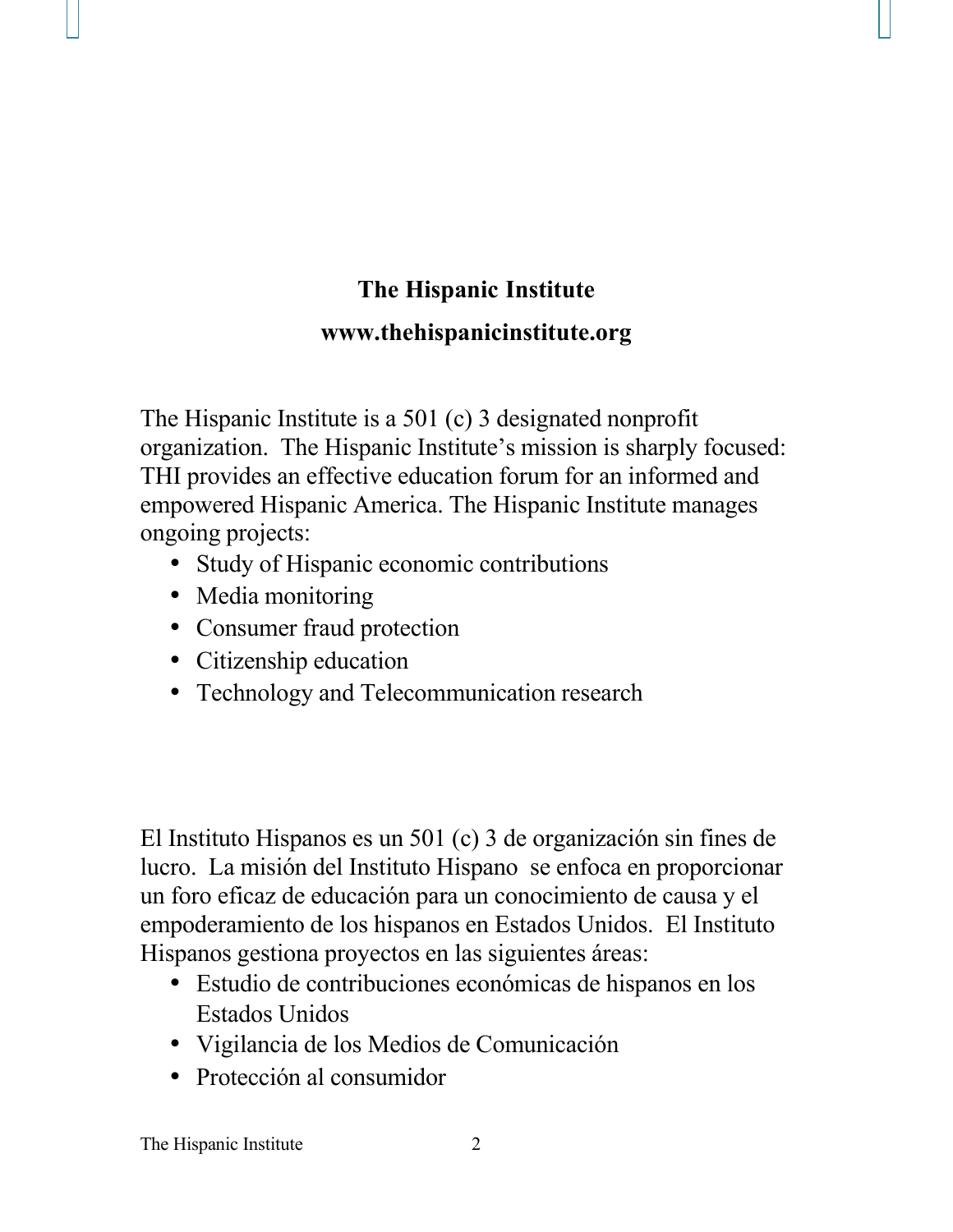- Educación al ciudadano
- Investigación y estudios de Tecnología y Telecomunicaciones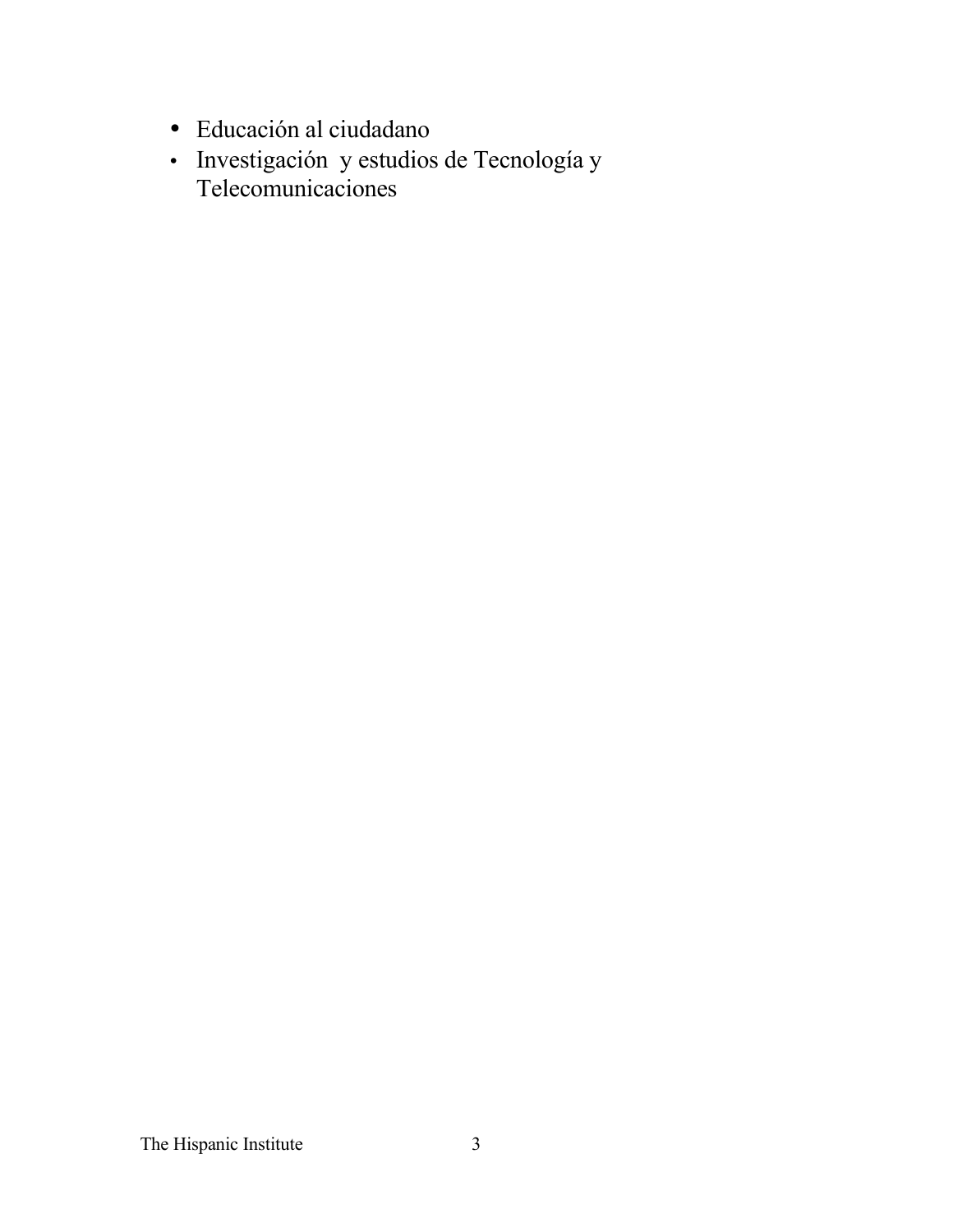## *Cross-subsidization of consumers in the payment card market*

Efraim Berkovich University of Pennsylvania

#### **Abstract:**

Since merchants charge consumers the same price regardless of payment method, the existence of payment card rewards programs implies that some customers subsidize the consumption of others. We surveyed a cross-section of U.S. consumers and asked about spending on groceries and gasoline, payment methods, and card rewards. From our data, we estimate the total amount transferred in the U.S. due to rewards on gasoline and groceries to be about \$1.4b to \$1.9b. We show that these payments are inefficient regardless of the distribution of rewards in that there is little correlation between rewards rate and consumption of gasoline and groceries. In examining the actual distribution of rewards, we find that higher income consumers received a higher rewards rate. Using gasoline merchant operating statement data, we find that card costs are passed through to the consumer. Therefore, rewards amount to transfers—transfers from low income to high income consumers which have a disproportionate impact on low-income minorities, a sort of regressive tax on consumption. We discuss several policy remedies.

**Date:** November 18, 2009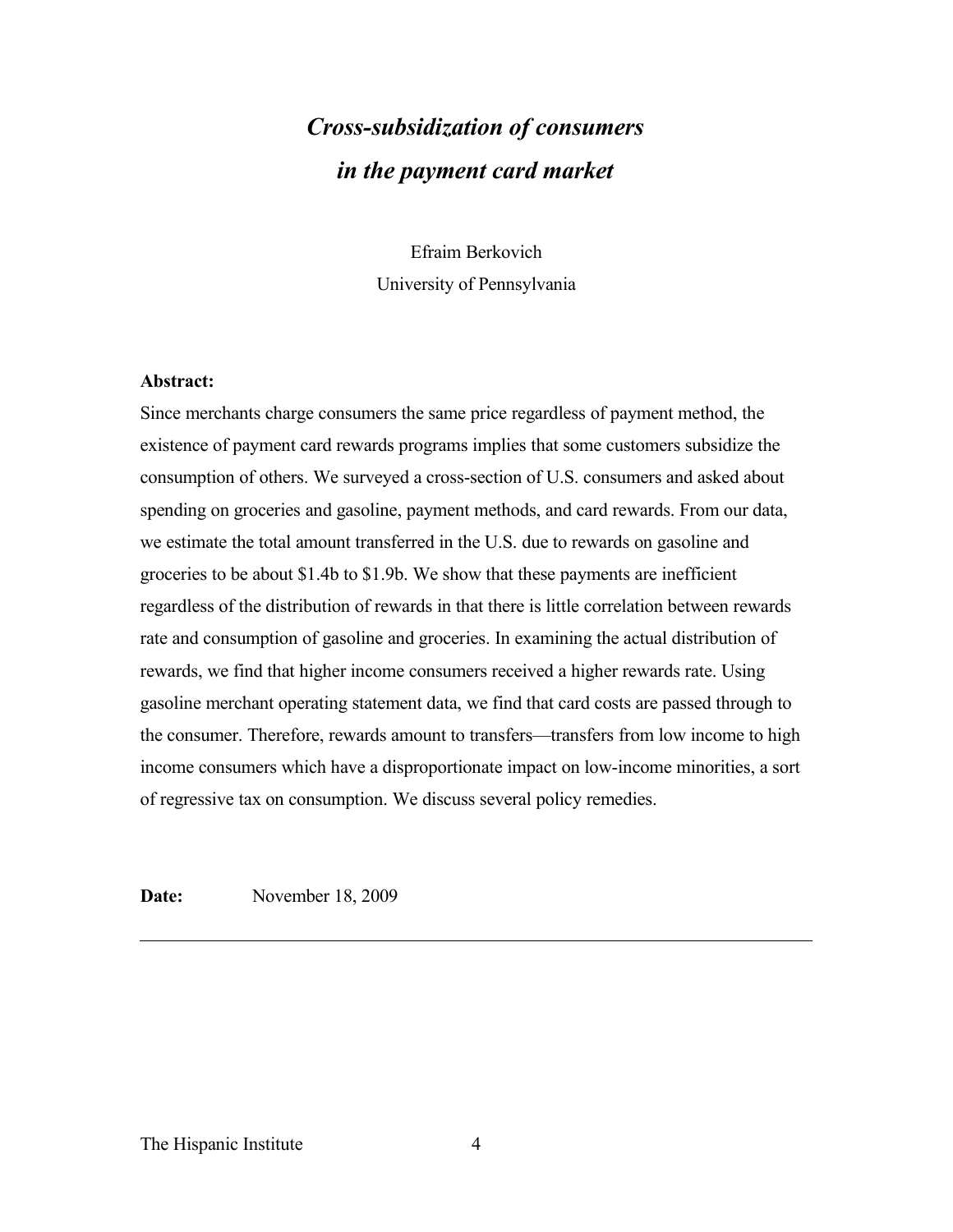## **Executive summary**

In the United States, most consumer transactions in many retail sectors are completed with a credit or debit card. The fees paid by retailers who participate in these transactions to the banks that process these transactions are a significant percentage of the retailers' profit or, in many cases, more than the retailers' profit. These interchange fees have been the subject of governmental and academic scrutiny recently.

Much existing research has examined whether banks exercise monopoly power in setting interchange fees. Another line of theoretical research has pointed out that if a single price is charged to consumers for all transactions, then cross-subsidization occurs between customers who use different payment methods—cash paying and debit card customers subsidize credit card payers. This cross-subsidization is made more extreme when certain cards provide rewards (cash or goods/services) for card use.

To study this market distortion, we conducted a telephone survey of a cross-section of U.S. households and asked about spending on gasoline and groceries. We also asked about payment card and cash use. From our data, we estimate the total money transferred through rewards in the U.S. due to gasoline and groceries is about \$1.4b to \$1.9b. Because spending on groceries and gasoline has limited correlation with rewards rate, these payments are inefficient financial activity regardless of rewards distribution within society. This money is paid from non-rewards consumers to rewards consumers. In our study, we look at the distribution of rewards within the population and find that rewards are not distributed equitably, thus adding another social welfare implication to this market distortion. We find that

- card rewards accrue disproportionately to wealthier households even after adjusting for spending,
- education increased household rewards,
- white households get higher rewards than African-American and Hispanic households, and
- households without a bank account received lower rewards.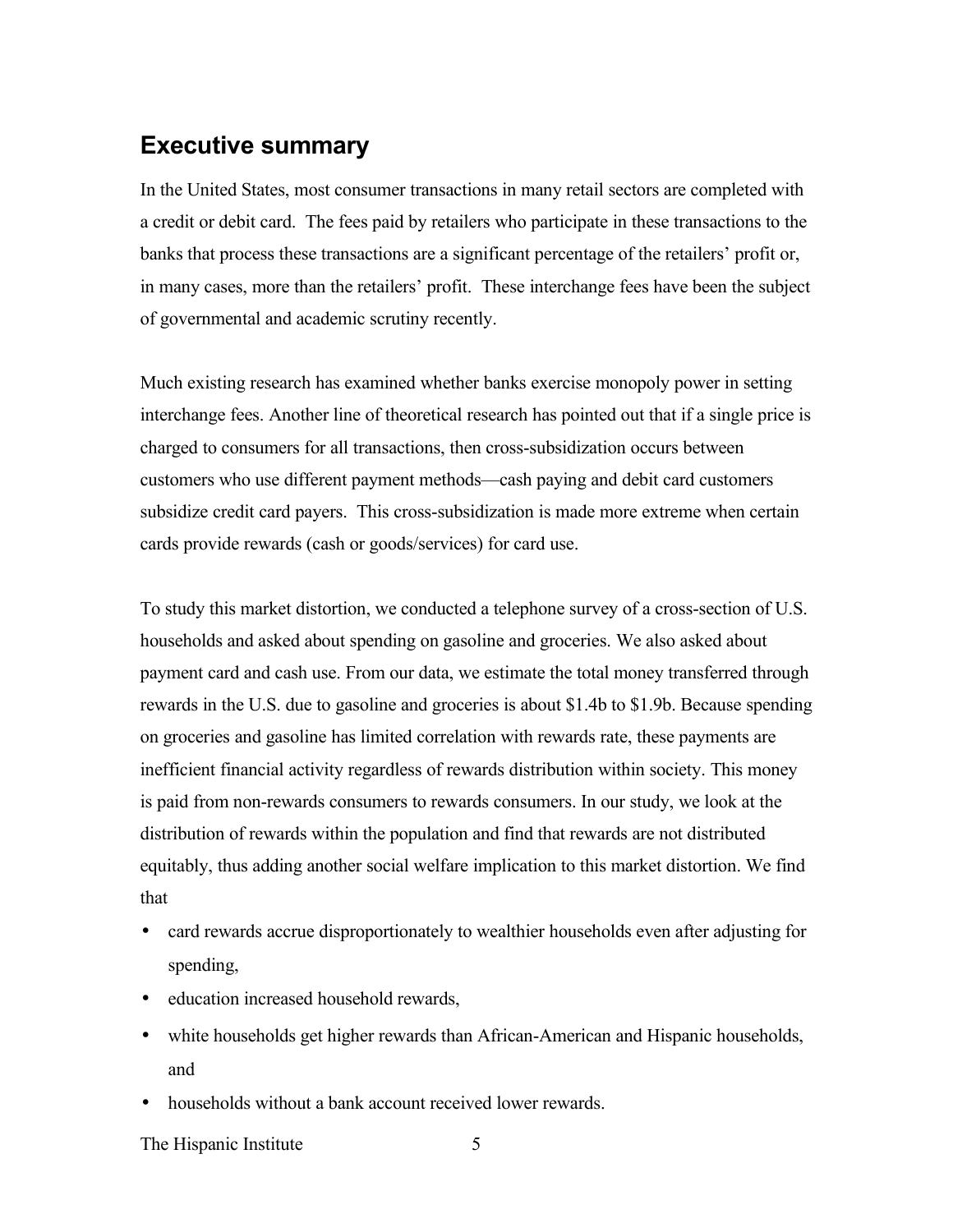Because of the difference in rewards rates amongst different population groups, the current structure of the credit card system forces lower income and minority consumers to transfer hundreds of millions of dollars to higher income consumers. Our estimates focus exclusively on rewards transfers and do not account for the full range of transfers from poor to rich consumers resulting from all interchange fees charges. We also do not consider any transaction execution or other benefits credit card users get over those who do not use cards.

Using gasoline retail merchant data, we show that changes in card fees charged to merchants do not translate into lasting changes in profit, implying that the surplus from card fees accrues to the bank/card scheme and, to a limited extent, rewards card holders. In other words, the data shows that lower interchange fees result in lower prices for consumers and higher interchange fees result in higher prices for consumers. Interchange fees function as a price wedge in the market and create price differentials amongst consumers depending on the payment method the consumers use.

We give a brief overview of several potential policy remedies, though this area requires further study. One clear direction amongst the various remedies, however, is the *de facto* elimination of rewards paid for by merchants via interchange fees and transferred via higher prices to other consumers.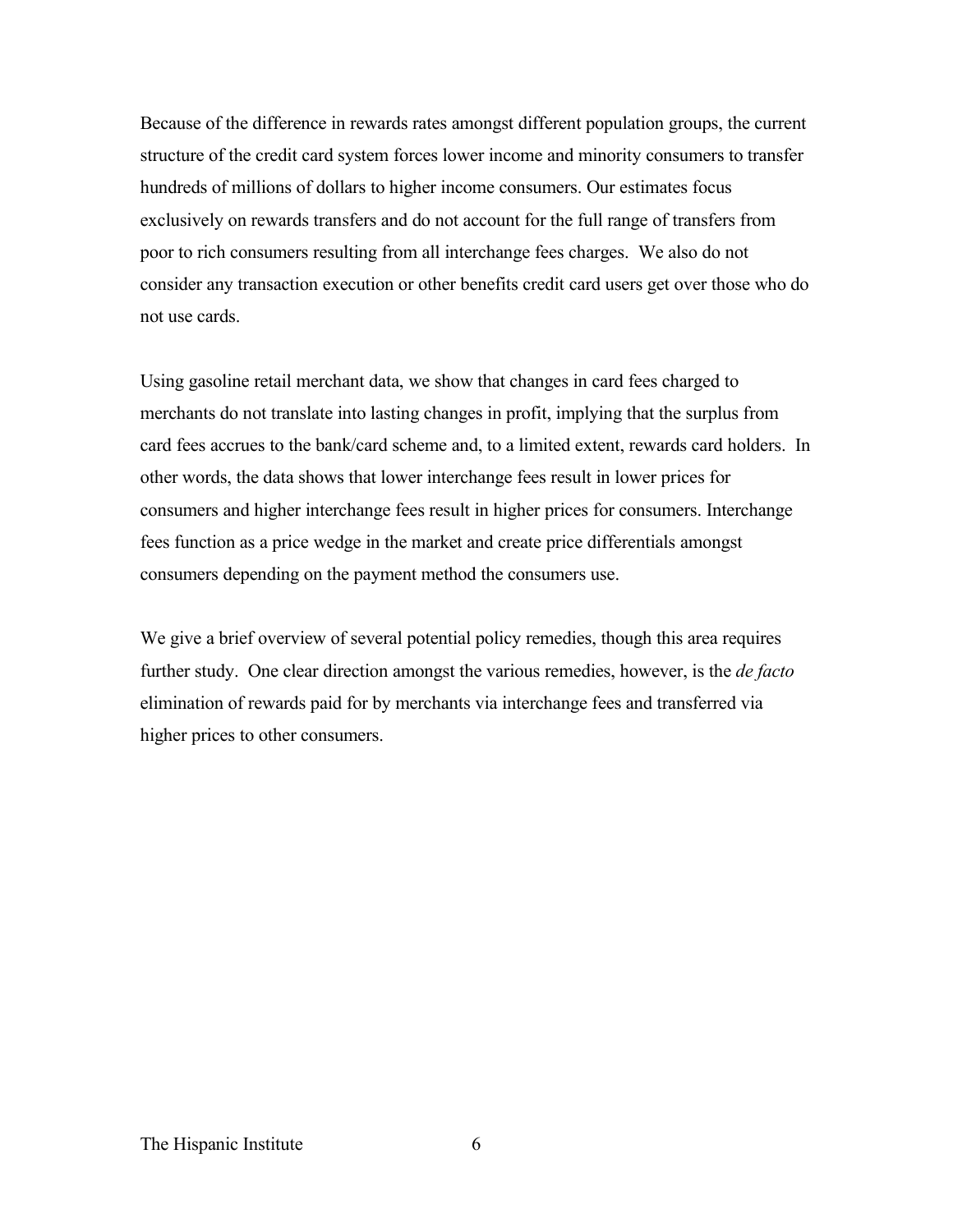## **Introduction**

In the payments market, banks charge fees for electronic payment use. The market is twosided because both payment receivers (merchants) and payment givers (consumers) can be charged fees (which can be negative, implying a subsidy). As in many two-sided markets, one side (merchants) pays a cost in excess of the benefit received.

Bank fees (whether in three-party schemes like American Express or interchange fees in four-party schemes like Visa and MasterCard) vary significantly. Food stores pay smaller fees than clothing stores. Debit cards have lower fees than credit cards. And even the type of credit card makes a difference—if a credit card offers rewards, the fees are higher than on a basic card. For June 2009, the National Association of Convenience Stores documented 121 different fee levels for Visa and MasterCard ranging from about 4.5% to 0.5%. Moreover, fees have not been stable. Bradford and Hayashi (2008) state that Federal Reserve studies show annual growth from 2003 to 2006 was about 18 percent for debit cards and 5 percent for credit cards—in excess of the rate of inflation. Since it seems improbable that transaction costs have increased, the increase must be due to some other driver.

In this report, we do not analyze the efficiency of card fees but, instead, focus on a harmful side-effect of the current pricing regime—subsidization of certain consumers at the expense of others. The cross-subsidization effect is of current interest as Congress takes up banking and credit card reform (see, for example, "Rich and Poor Should Pay Same Price" by Floyd Norris, *New York Times* Oct. 1, 2009). The cross-subsidization effect is wellknown in the industry. At the ninth annual Chicago Federal Reserve Bank payments conference in May 2009, some participants argued that consumers who use lower-cost payment types, such as cash or cards without rewards, subsidize others by bearing a disproportionate share of payment costs (see Jacob, *et al.* (2009)). We describe and measure these cross-subsidies.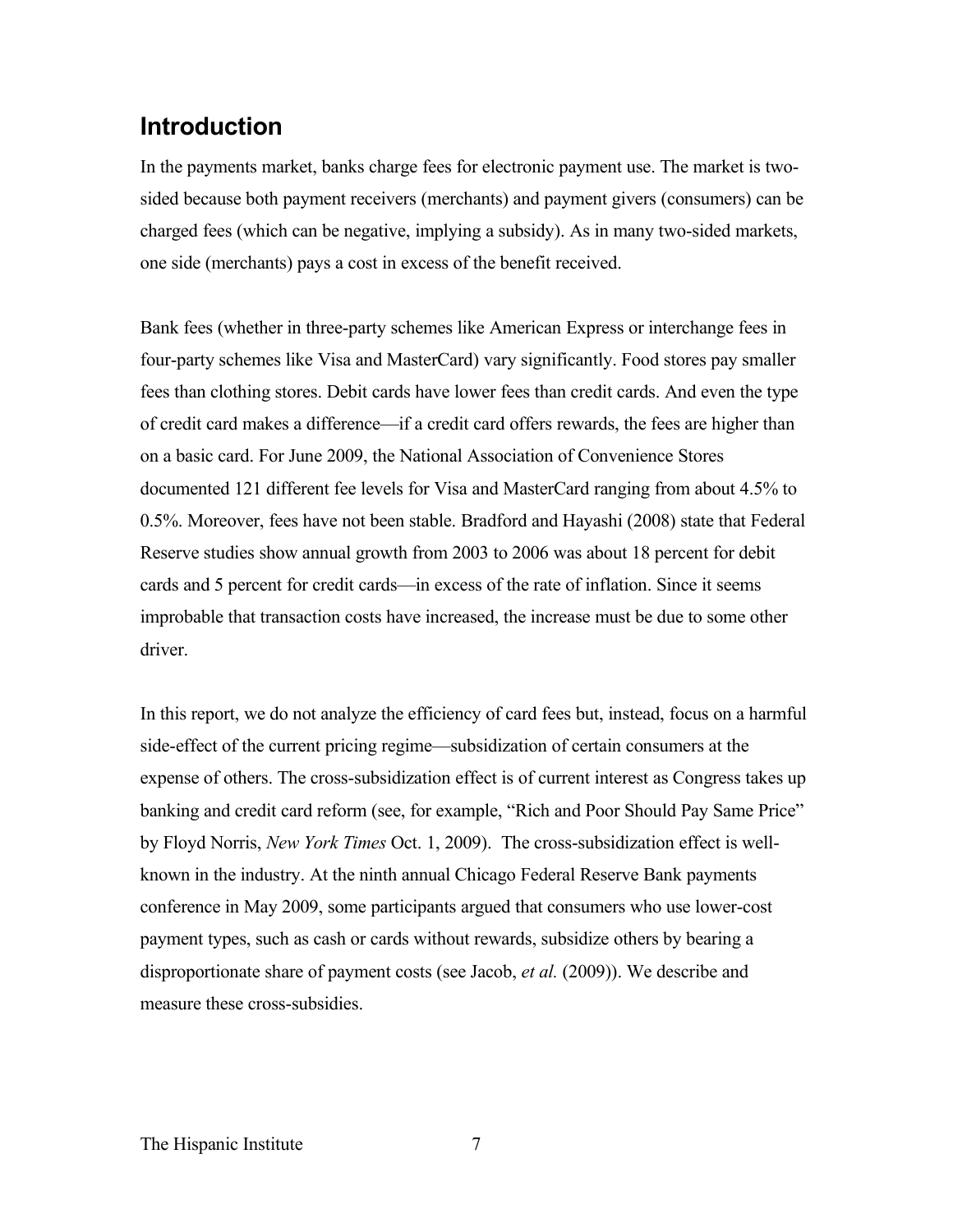#### *Rewards cards benefits and costs*

Because they are simply transfers of money between merchants and consumers, card rewards programs are not necessarily an inefficiency in the market. At best, however, if every consumer received the same rewards and paid the same amounts with cards, then all consumers would face the same net prices and these programs would be neutral, regardless of the rewards' size. In the real economy, transfers of money carry a cost, and banks collect fees for all moneys transferred.

When in a single-price regime, if consumers derive greater benefit from using cards than other payment methods, then subsidization occurs even without rewards. Clearly, if all consumers pay the same amount for identical goods, but some receive greater benefit by paying with a card, then there is a transfer of surplus to the cardholders. For the U.S., we find that the transfer due to rewards on gasoline and groceries gained by rewards card holders from all other consumers is about \$1.4b to \$1.9b.

As it happens, only a minority of consumers pay with rewards cards. Those consumers who pay using other methods effectively face net higher nominal prices. For this situation to be socially efficient, it must be that non-rewards card payers derive a benefit from using other payment methods over rewards cards. The existence of non-rewards cards seems to cast doubt on the contention that the market is socially efficient since credit cards provide essentially the same ease of payment benefits with and without rewards.

It may be that certain consumers will spend more, if offered a subsidy (by means of a rewards card). This type of argument is sometimes made in favor of rewards cards. On closer examination, this line of reasoning does not seem rigorous. From a merchant's perspective, lowering prices across the board for a relatively untargeted group of consumers seems suboptimal. In fact, merchants already have multiple targeted discount systems in place to attract buyers to specific products (*e.g.* coupons, customer loyalty cards, quantity discounts, *etc*.) These discounts are typically available to all consumers on an equal basis without regard to socio-economic status or race. General purpose rewards cards force merchants to essentially engage in discounting based upon the factors chosen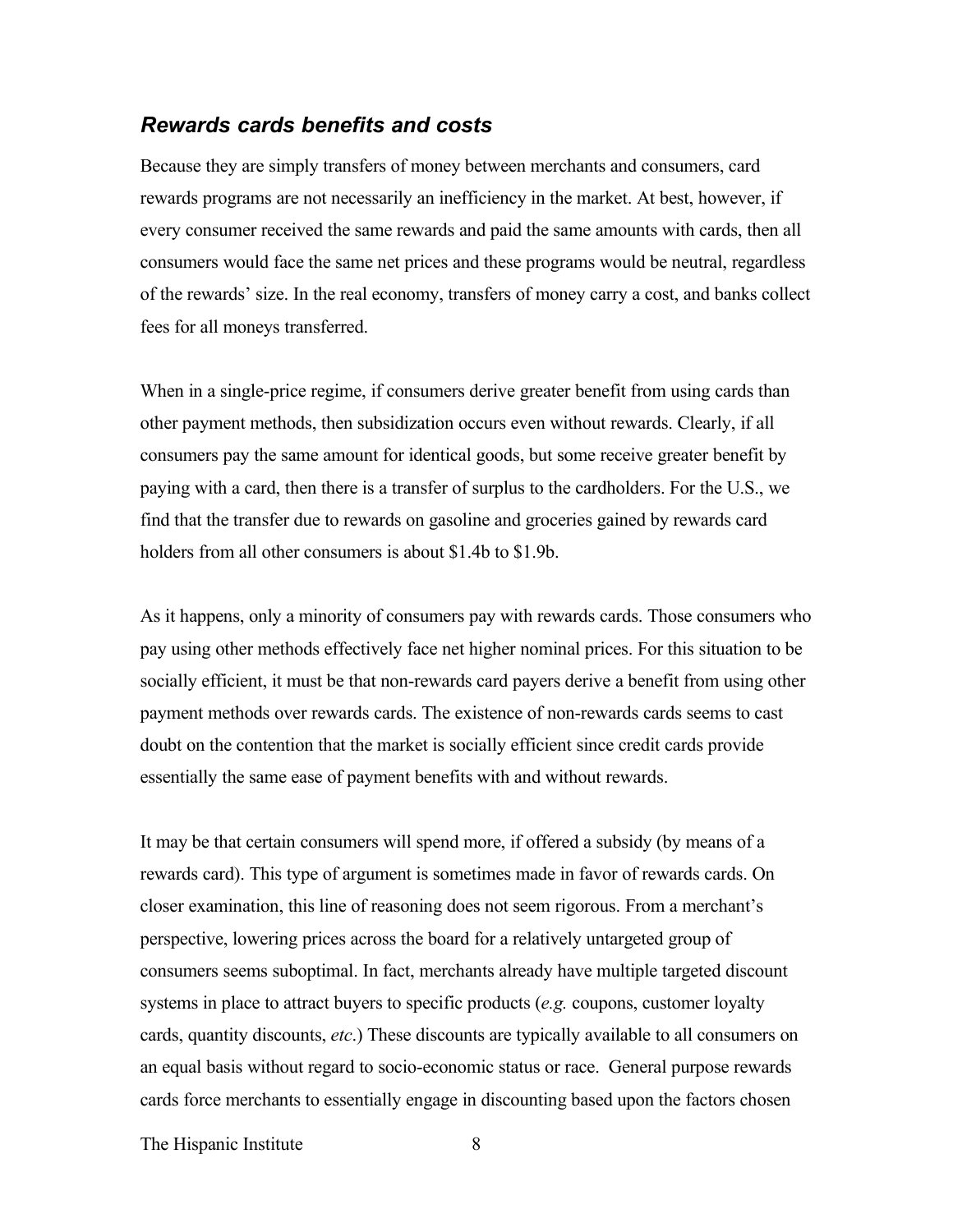by card issuers (which we find to be income-related) versus the merchant best practice of targeted discounting.

#### *Survey and results*

We conducted a telephone survey of a cross-section of U.S. households derived from Census tract data that stratified the U.S. by household income. We asked about spending on gasoline and groceries. We also asked about payment card and cash use. We find that card rewards accrue disproportionately to wealthier households even after adjusting for spending. We also find and discuss other features of the rewards rate distribution across different population groups. Because of the difference in rewards rates amongst different parts of the population and because rewards do not appear to correlate with changes in spending behavior, rewards cards serve as a mechanism for cash transfers between different population groups. We conservatively estimate the size of these transfers to be in the hundreds of millions of dollars.

Our study of gasoline merchant data indicates that merchants do not capture the price differential implied by interchange fees. These results are consistent with economic theory suggests that competitive markets lead to normal profits for merchants in those markets. Gasoline and grocery retail markets are among the most competitive, so we hypothesize that any change in profit due to the price differential from interchange fees is likely to be temporary and that any transfers accrue to the card scheme and rewards customers.

### *Related literature*

The area of card fees has been well researched. We cite just a few of the related works here. Rochet and Tirole (2003) and Guthrie and Wright (2007) describe the two-sided credit card market where one side (merchants) pays for card network use by the other side (consumers). Garcia-Swartz *et al.* (2006) detail the costs and benefits of various payment methods and find that electronic payments provide greater overall benefit than checks and cash. Carow and Staten (1999) analyze the consumer's payment option to use debit, general purpose credit cards, gasoline credit cards, or cash. They find consumers are more likely to use cash when they have less education, lower incomes, are middle-aged, and own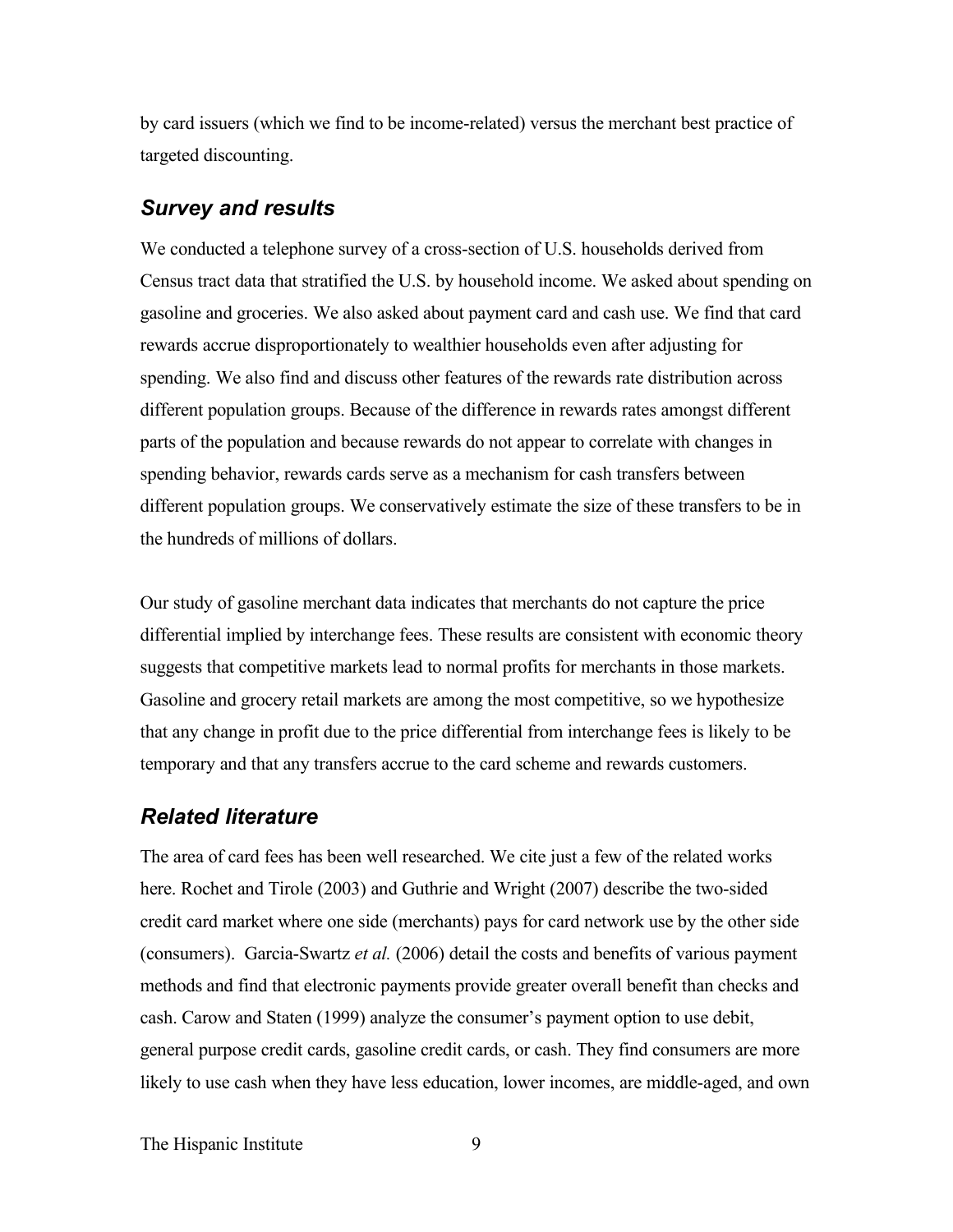fewer credit cards. Debit and credit card users are younger, more educated, and hold more credit cards. Hayashi (2008) investigates market forces that cause payment card rewards and hypothesizes that payment rewards result in cross-subsidization and thus deteriorate social welfare and its distribution.

## **Data**

We gathered telephone survey data on payment method usage from a cross-section of consumers in the U.S. stratified by income. We specifically asked about spending on gasoline and groceries. Other questions asked about card rewards and annual fees.

Survey data is less precise and more biased than actual billing and receipts data, so we view this study of a cross-section of all U.S. consumers stratified by income as an important step, but not the final measurement, of surplus transfers. Of course, although there are limitations to survey data, a telephone survey in which we ask about spending patterns is an effective and practical way to examine the cross subsidization issue. Telephone surveys have some advantages over other methods. The great majority of all American households have a telephone, even those in the lowest income quartile. Asking about spending habits and payment choices is a good method to examine purchasing behavior as we cannot directly observe and monitor individual spending. Even if we could somehow obtain a household's entire actual billing and receipt data by way of more accurately measuring behavior, we still could not have accurately accounted for cash spending, which is an especially highly used payment method for the poor. Therefore, a survey is a good way to estimate household cash spending.

There are other limitations or sources of error in our methodology. Selection bias is an issue in telephone surveys (and other types of surveys as well). Otherwise eligible consumers were excluded if they did not claim to have knowledge of household spending on gasoline and groceries as well as of their payment card use. On the other hand, if consumers who did not know about their household spending habits were included in the study, systematic measurement error would increase. As a result, screening out unknowledgeable consumers of groceries and gasoline is necessary. Since much of our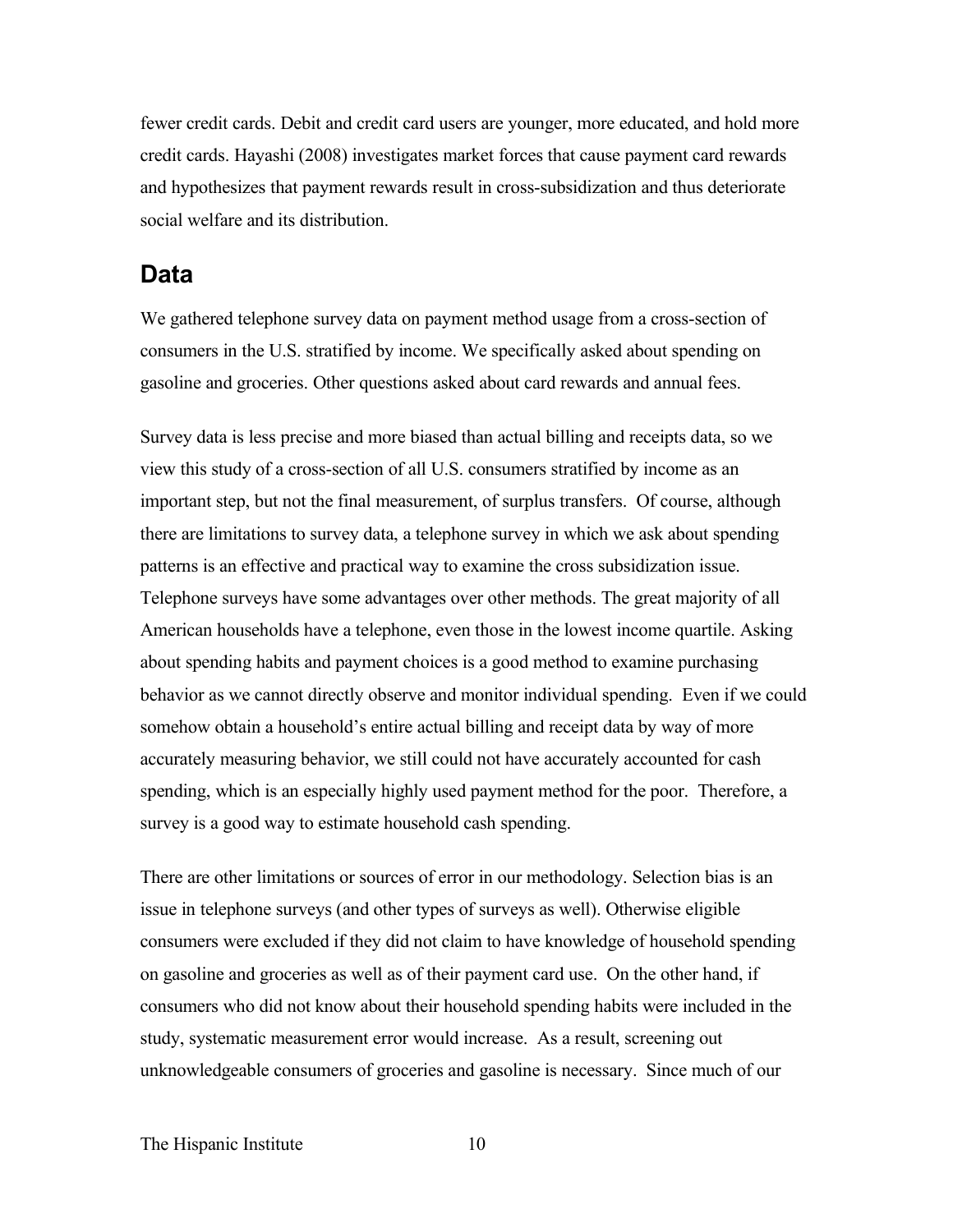data is self-reported (*e.g.* spending, card-use), it is subject to unknown random,

measurement error.

The survey sample consists of 803 responses. Some statistics for the sample are shown in the table below.

| Category                  | Number samples (%)                |
|---------------------------|-----------------------------------|
| Income (by Census tract): | Top 10: 101 (13%)                 |
|                           | 10-25: 100 (12%)                  |
|                           | 25-50: 201 (25%)                  |
|                           | 50-75: 201 (25%)                  |
|                           | 75-100: 200 (25%)                 |
| Gender                    | Male: 334 (42%) Female: 469 (58%) |
| Region                    | Northeast: 156 (19%)              |
|                           | Midwest + Farm: 206 (26%)         |
|                           | South: 269 (34%)                  |
|                           | West: 170 (21%)                   |
| Age                       | 18-24: 30 (4%)                    |
|                           | 25-34: 58 (7%)                    |
|                           | 35-49: 198 (25%)                  |
|                           | 50-56: 253 (32%)                  |
|                           | $65+$ : 246 (31%)                 |

We oversampled the top 10% of the population by income because we assumed they would be most likely to have card rewards and we wanted to get a more precise measure of rewards rates.

Survey data was collected by PSA Interviewing. We obtained merchant data on payments and profits from a sample of gasoline retailers from the CSX database. We looked at aggregated quarterly operating statements from 2000Q4 to 2009Q3 (which is a partial quarter in our data). Other sources of data are noted when used.

## **Consumer payment behavior**

We estimate the rewards rate consumers received and look for correlations between rewards rates and demographic group. We find that income is the biggest determinant of rewards but that there are some effects from education, race, and marital status. Spending on groceries and gas appears to be mostly insensitive to the rewards rate, implying that rewards for purchases on those categories are effectively transfers.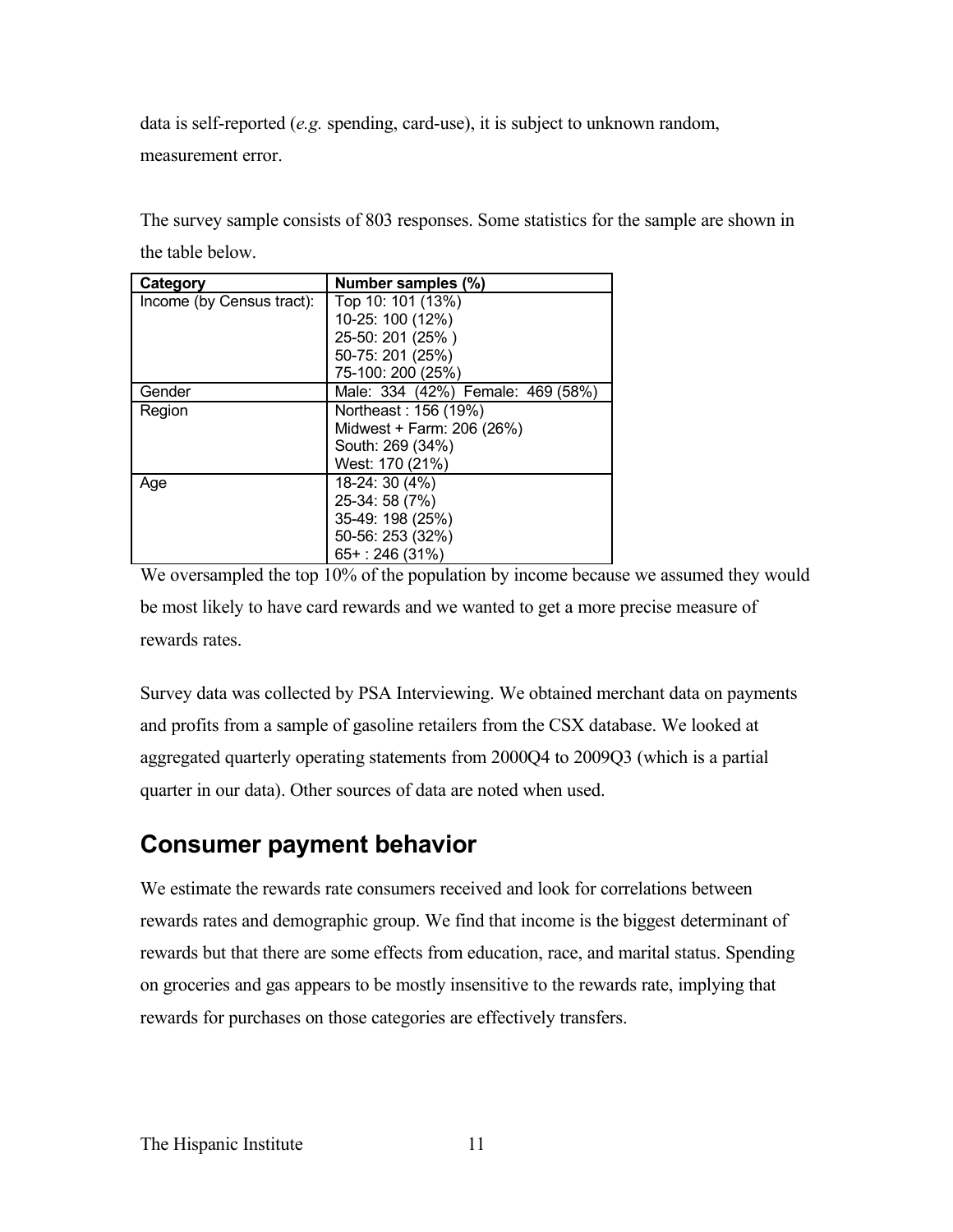#### *Rewards rate and distribution*

Respondents were asked whether they received points, miles, cash back, or other rewards on any of their credit or debit cards. Of the 607 respondents who had credit cards, approximately 51% did get rewards, 46% said they did not, and 3% did not know. Respondents were asked to describe their rewards and were given some suggested answers as guidance. The canned answers were: (a) 1 point or mile per dollar (25% or 89 samples), (b) 2 points or miles per dollar  $(3\%$  or 10 samples), (c)  $1\%$  cash back  $(17\%$  or 63 samples), and (d) 2% cash back (5% or 18 samples). From this data, we estimate a "rewards rate." Cash back rewards translate to a rewards rate exactly equal to the cash back percentage for instance, 1% cash back translates to a 1% rewards rate. Points or miles are more difficult to translate into a rewards rate because these can be restricted rewards—miles are generally redeemed for travel. The cash value of these rewards often depends on the amount accumulated and time redeemed. In general, the value does approach a rewards rate of 1%. As an admittedly *ad hoc*, but we hope conservative, estimate, we assign a rate of 0.9% to each point or mile—so 2 points per dollar translates to a rewards rate of 1.8% percent. Approximately 39% (141 samples) claimed to have card rewards but did not know what they were or did not answer. Trying to guess at a single rate for this large sub-sample seems problematic. Instead, to get a rewards rate, we assign rewards rates of 0%, 0.5% and 1% to this group and provide analysis for each of these numbers.

The remaining 11% (40 samples) claimed other rewards rates with 2% claiming a rewards rate of 5%. Some cards do actually offer rewards of 5% but with restrictions: for example, a GM card that provides 5% cash back on all purchases up to a limit of \$500 per year and the cash can only be used to purchase a GM car, or a card that pays 5% cash back on all purchases beyond a certain monthly amount and only on selected merchant types. Estimating a rewards rate for these more complex programs is challenging, especially since we do not have the exact rewards programs terms. Under the assumption that more complex programs are likely a better deal than a plain 1% cash back program (perhaps because these card users manipulate their spending to benefit from the program), we set a rewards rate of 1.5% for these samples. Again, this estimate is *ad hoc* and we hope conservative.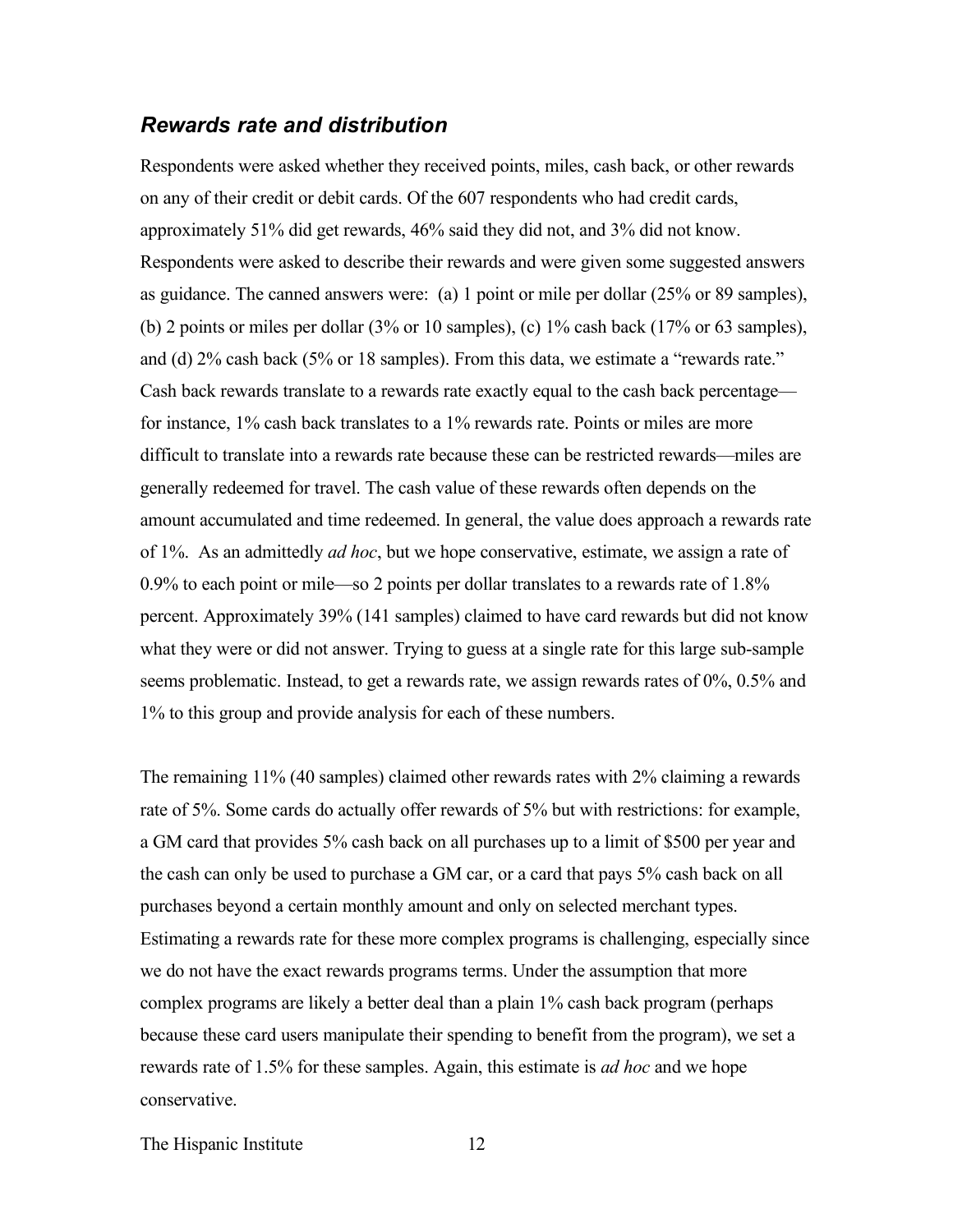From these assumptions, we estimate the rewards rate (using OLS) in order to clarify which demographic groups receive rewards. A linear regression based on our full range of variables does not clearly show the effect of individual variables, especially since there are likely collinearities between some of the variables. Instead, we provide results of individual regressions in order to give an idea of the correlations. As explained above, we use three values for the sample of individuals who claimed to receive rewards but did not specify them, and so we provide three analyses for each unknown rewards number. Looking at rewards rate based on income, we find the following:

|                                  | Estimated rewards rate |              |              |  |
|----------------------------------|------------------------|--------------|--------------|--|
| Income by tract (sample size)    | Unknown=0%             | Unknown=0.5% | Unknown=1%   |  |
| TOP $10\%$ , $>$ \$84K (101=13%) | 0.603%                 | 0.697%       | 0.791%       |  |
| 10-25%, \$66K-\$84K (100=12%)    | 0.435%                 | 0.510%       | 0.585%       |  |
| 25-50%, \$51K-\$66K (201=25%)    | $0.294\%**$            | $0.391\%$ ** | $0.488\%$ *  |  |
| 50-75%, \$41K-\$51K (201=25%)    | $0.247\%$ **           | $0.339\%**$  | $0.431\%$ ** |  |
| 75%-100%, < \$41K (200=25%)      | 0.220%                 | 0.298%       | 0.375%       |  |

\* Not significant at 99%, \*\* Not significant at 95%

The estimates of rewards rate are the sum of the constant and the dummy variable coefficients. The bottom quartile dummy variable was left out of the regression, so rewards rate estimated as not significant are likely the value for shown for last quartile (for instance 0.375% for the Unknown=1% result). The standard deviations were in the range of 0.04-0.07% for all results. Generally speaking, the top 10% receive a rewards rate about 0.4% higher than the bottom three quartiles. We perform the same analysis for selfreported income.

|                              |             | Estimated rewards rate |              |  |  |  |
|------------------------------|-------------|------------------------|--------------|--|--|--|
| Income (self-reported)       | Unknown=0%  | Unknown=0.5%           | Unknown=1%   |  |  |  |
| NO RESPONSE (136=17%)        | 0.260%      | 0.377%                 | 0.495%       |  |  |  |
| LESS THAN \$25,000 (162=20%) | 0.100%      | 0.149%                 | 0.199%       |  |  |  |
| \$25,000-\$49,999 (177=22%)  | $0.314\%**$ | 0.356%**               | 0.399%**     |  |  |  |
| \$50,000-\$74,999 (130=16%)  | $0.374\%**$ | $0.520\%$ *            | $0.666\%$ *  |  |  |  |
| \$75,000-\$99,999 (75=9%)    | $0.432\%$ * | $0.539\%$ *            | $0.645\%$ ** |  |  |  |
| \$100,000-\$124,999 (51=6%)  | 0.531%      | 0.629%                 | $0.727\%$ *  |  |  |  |
| \$125,000-\$149,999 (26=3%)  | $0.323\%**$ | $0.419\%**$            | $0.515\%$ ** |  |  |  |
| \$150,000-\$174,999 (12=1%)  | $0.758\%$ * | $0.800\%$ *            | $0.842\%**$  |  |  |  |
| \$175,000-\$199,999 (8=1%)   | $0.725\%$ * | 0.850%                 | 0.975%       |  |  |  |
| \$200,000 OR MORE (26=3%)    | 0.715%      | 0.831%                 | 0.946%       |  |  |  |
|                              |             |                        |              |  |  |  |

\* Not significant at 99%, \*\* Not significant at 95%

Again, the results are the sum of the constant and the dummy variable coefficients. The dummy variable for "NO RESPONSE" was left out of the regression and the estimate for it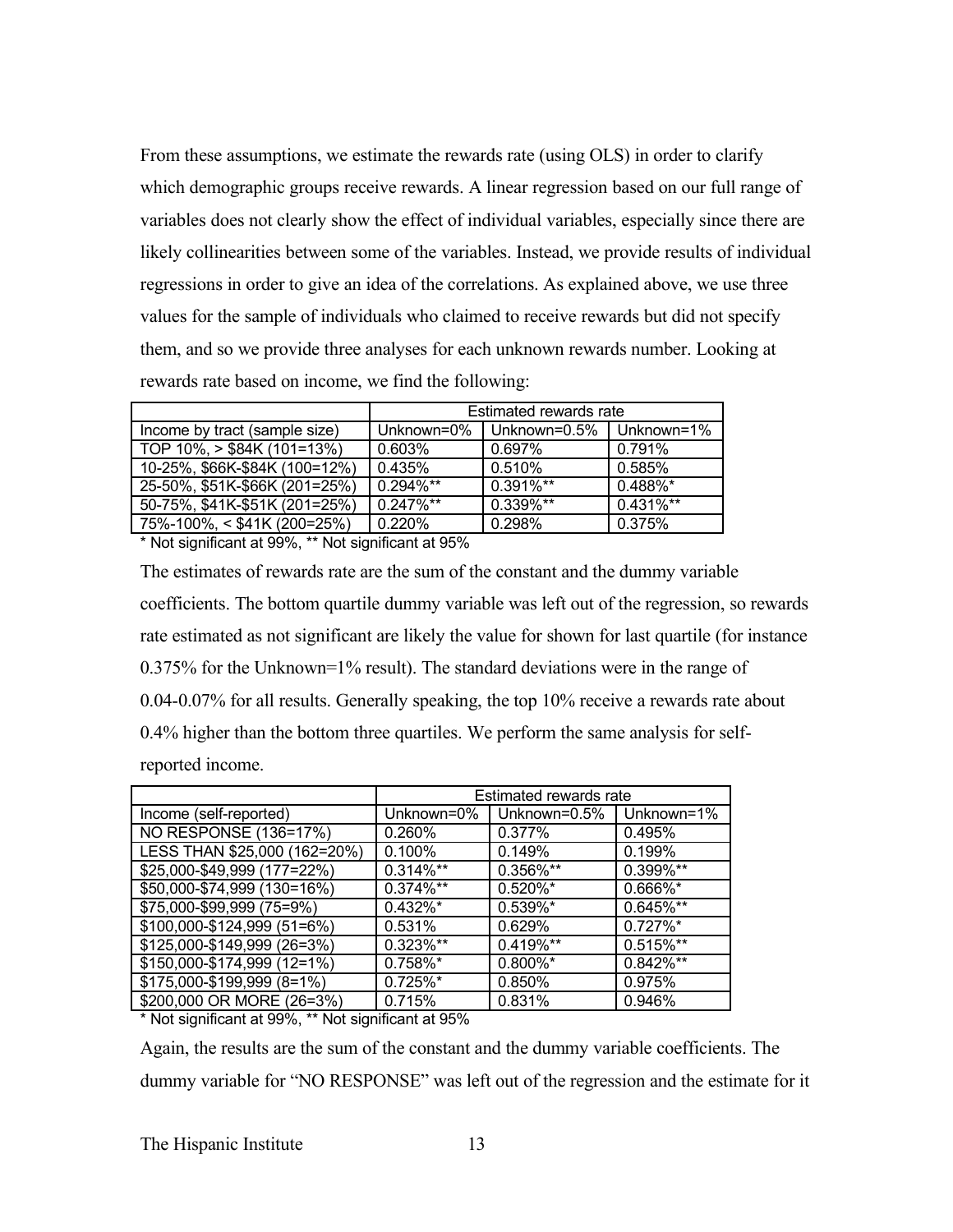represents the constant coefficient only. Standard deviations are in the range 0.04-0.10% for the variables except for the incomes \$150K-\$200K as these had few responses and so the standard deviations are about 0.2%.

Education has an impact on rewards rate. College graduates got about a 0.2% higher rate than high school graduates, and graduate school graduates got 0.1-0.15% more than college graduates.

|                                | Estimated rewards rate |              |              |  |
|--------------------------------|------------------------|--------------|--------------|--|
| Education (sample size)        | Unknown=0%             | Unknown=0.5% | Unknown=1%   |  |
| NO RESPONSE (20=2%)            | $0.145\%**$            | 0.245%       | 0.345%       |  |
| GRADE SCHOOL (13=2%)           | $0.000\%$ **           | $0.077\%$ ** | $0.154\%**$  |  |
| SOME HIGH SCHOOL (48=6%)       | $0.123\%**$            | $0.154\%**$  | $0.185\%$ ** |  |
| HIGH SCHOOL GRADUATE (231=29%) | $0.210\%**$            | $0.277\%**$  | 0.345%**     |  |
| SOME COLLEGE (161=20%)         | 0.270%**               | 0.388%**     | 0.506%**     |  |
| COLLEGE GRADUATE (193=24%)     | 0.441%                 | 0.524%       | 0.607%*      |  |
| GRADUATE SCHOOL (116=14%)      | 0.527%                 | 0.647%       | 0.768%*      |  |
| TECHNICAL SCHOOL (21=3%)       | $0.481\%$ *            | $0.552\%$ *  | $0.624\%**$  |  |

\* Not significant at 99%, \*\* Not significant at 95%

Results are the sum of the constant and the dummy variable coefficients. The dummy variable for "NO RESPONSE" was left out of the regression. Standard deviations are generally in the range of 0.07-0.11% with the exception of TECHNICAL SCHOOL which has about 0.15%. Since there is a known correlation between income and education, we regress rewards rate on both and find that the increased rewards rate effect due to education appears robust and approximately the same (though a bit smaller).

Race had some effect on rewards rate. Other than WHITE and BLACK, the samples for other race identifiers were rather small and we omit those results. In general, it may be that whites get about a 0.23% higher rewards rate than blacks. From our data, it is unclear if these differences are statistically significant.

|                                 | Estimated rewards rate                       |                |                |  |
|---------------------------------|----------------------------------------------|----------------|----------------|--|
| Race (sample size)              | Unknown=0%                                   | l Unknown=0.5% | Unknown= $1\%$ |  |
| NO RESPONSE (34=4%)             | $0.259\%$                                    | $0.274\%$      | 0.288%         |  |
| WHITE, CAUCASIAN (621=77%)      | $0.426\%$ *                                  | $0.428\%$ *    | $0.429\%$ **   |  |
| AFRICAN-AMERICAN, BLACK (73=9%) | $0.190\%$ **<br>$0.197\%$ **<br>$0.204\%$ ** |                |                |  |

\* Not significant at 99%, \*\* Not significant at 95%

Results are the sum of the constant and the dummy variable coefficients. The dummy variable for "NO RESPONSE" was left out of the regression. Standard deviations are about 0.08-0.09% for WHITE, BLACK, and NO RESPONSE. Regressing rewards rate on race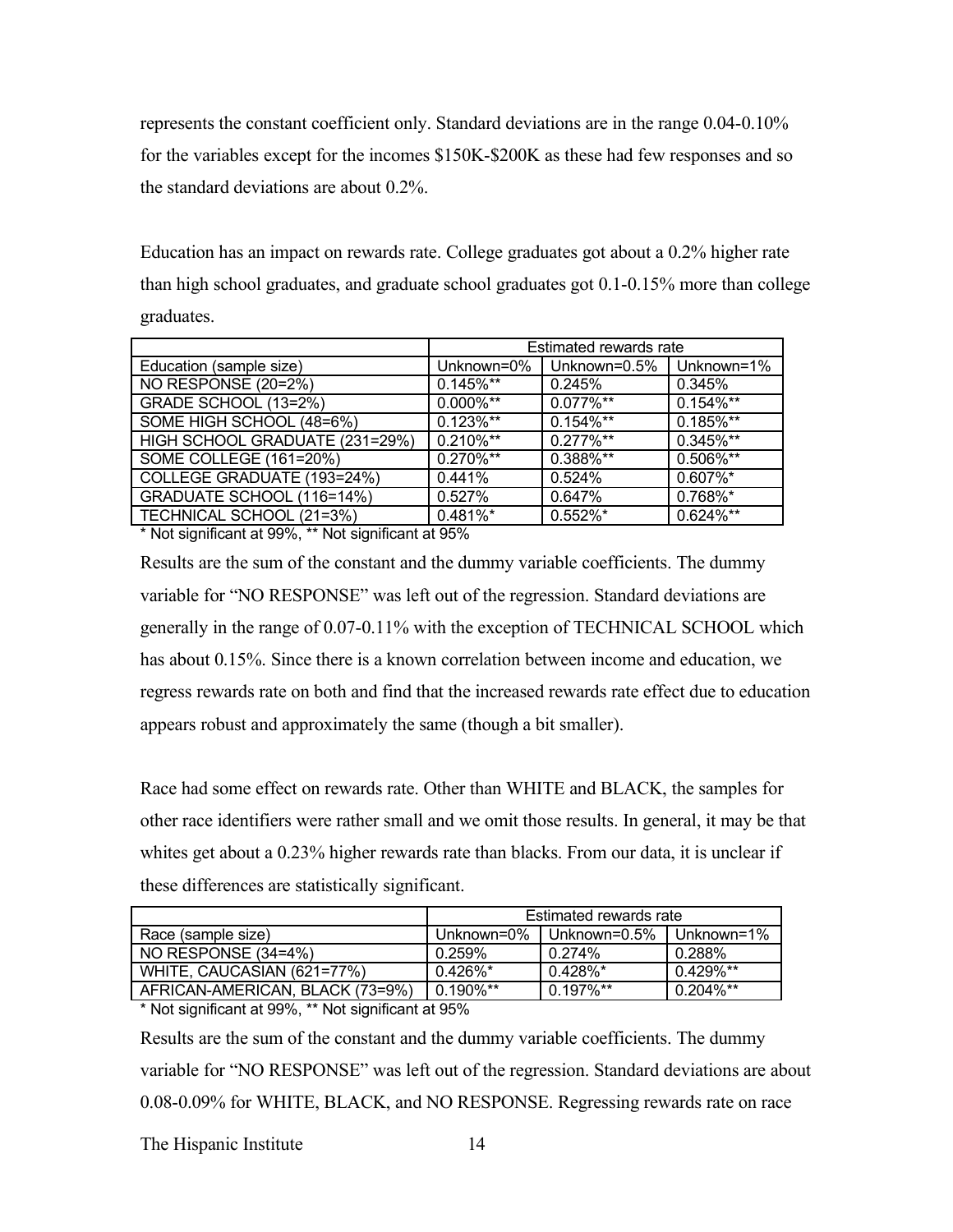and income eliminates most of the racial differences. When regressing on self-declared income, the difference between white and black shrinks slightly and becomes less likely to exist. Regressing on Census tract income yields an approximate 0.2% difference in favor of whites and is actually more likely and may be significant. This difference is not actual evidence of disparate treatment, since we do not have the full set of data on which banks make decisions, such as credit score. Nevertheless, we cannot rule out discrimination.

Even without evidence of racial discrimination, low-income minorities have lower average rewards rates due to the strong correlation between income and rewards. The table below illustrates ethnic distribution within each income stratum (data from U.S. Census). Black and Hispanic households make up a significantly smaller portion of the top 10% by income than their overall fraction of the total population.

|               |       | Ethnicity (%) |                 |
|---------------|-------|---------------|-----------------|
| <b>Income</b> | White | <b>Black</b>  | <b>Hispanic</b> |
| Top 10%       | 73.1  | 4.9           | 9.4             |
| 10-25%        | 70.1  | 7.1           | 13.1            |
| 25-50%        | 67.3  | 9.6           | 15.7            |
| 50-75%        | 66.9  | 11.6          | 15.8            |
| 75-100%       | 55.2  | 21.4          | 18.7            |

A study with a larger sample size (especially amongst minority groups) would be necessary in order examine the question of racial discrimination separate from income.

Employment status does not appear to be a significant separating factor for rewards rate. However, some trends may be noticed. Employment leads to a higher rewards rate while being disabled and, to a lesser extent, retired leads to lower rewards rates. From our data, it is unclear if these differences are significant, so we omit the table.

Results for some of the other variables include: Marital status has a significant positive effect, about 0.19-0.21% better for married respondents versus all other statuses (with standard deviation of about 0.04%). Having a bank account (about 91% of the sample) has a positive effect of 0.23-0.30% on the rewards rate with a standard deviation of about 0.05%. The age of the respondent and the number of children living at home did not seem to have any significant effect on rewards rate.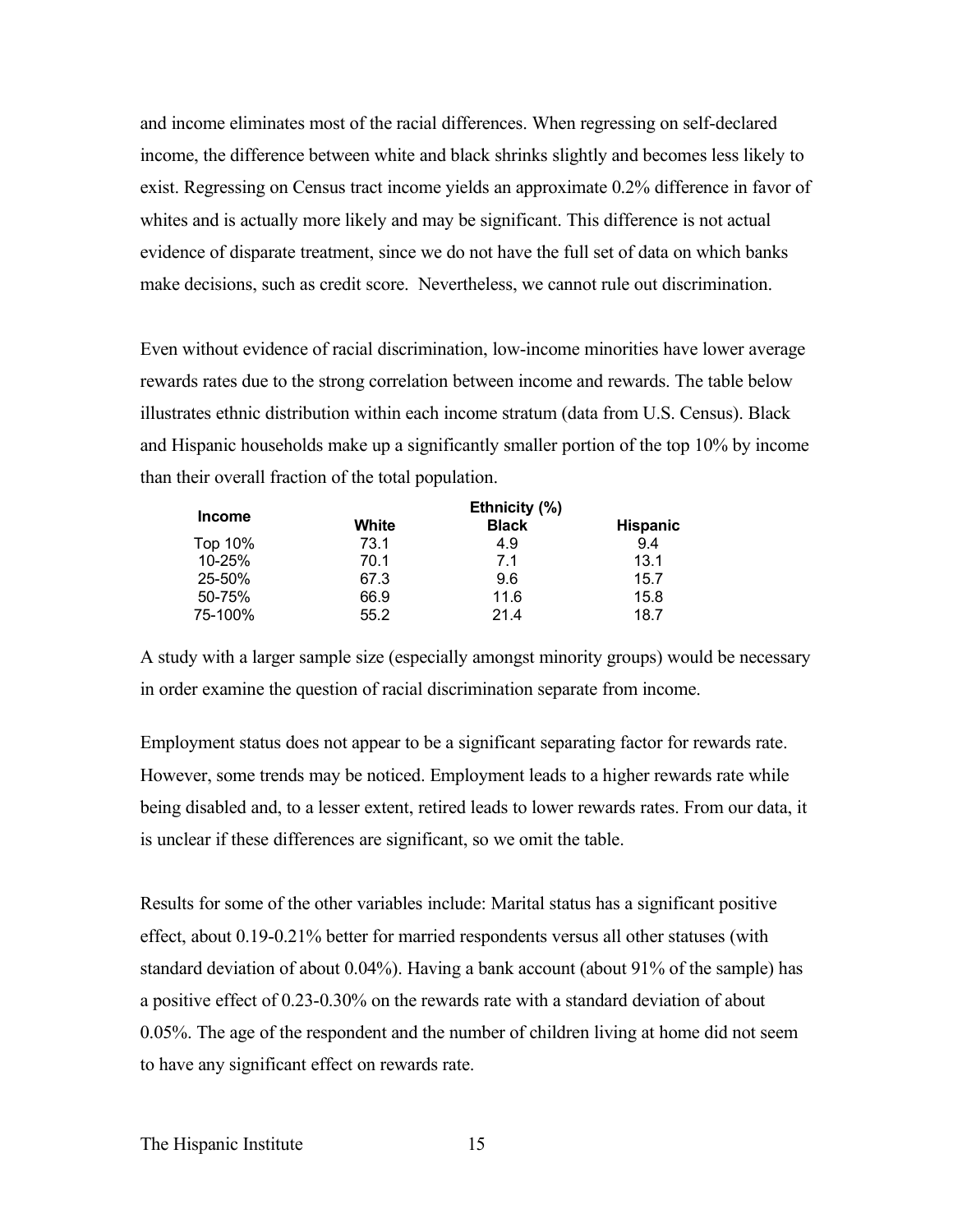## *Spending and rewards*

Banks make the argument that rewards benefit merchants because consumers spend more when they use rewards cards. Although we cannot verify this claim as a causal result, we check if higher rewards rates correlate with increased spending.

Survey respondents were asked how much their household spends per month on gasoline and groceries. They were asked to specify the amounts spent using credit cards, debit card, and cash and checks. If the household received EBT (Electronic Benefit Transfer), they were asked how much was spent collectively using EBT and cash. The table below contains average spending depending by payment method, average spending by payment method when that method was ever used, and average spending by payment method for high rewards rate consumers (i.e. those with rate at or above 0.9%, there are 211 of them).

| <b>Average spending</b>                   | <b>Gasoline</b> | <b>Groceries</b> |
|-------------------------------------------|-----------------|------------------|
| Total                                     | \$215.05        | \$422.06         |
| Debit                                     | \$61.08         | \$146.75         |
| Credit                                    | \$80.66         | \$100.56         |
| Cash                                      | \$92.22         | \$184.52         |
| Total (when $> 0$ )                       | \$241.85        | \$445.96         |
| Debit (when $> 0$ )                       | \$161.39        | \$324.88         |
| Credit (when $> 0$ )                      | \$187.22        | \$303.33         |
| Cash (when $> 0$ )                        | \$164.66        | \$254.22         |
| Total (when rewards $\geq 0.9\%$ )        | \$225.86        | \$486.26         |
| Debit (when rewards $\geq 0.9\%$ )        | \$51.61         | \$144.22         |
| Credit (when rewards $\geq 0.9\%$ )       | \$122.25        | \$198.73         |
| $\vert$ Cash (when rewards $\geq 0.9\%$ ) | \$62.73         | \$184.52         |

Although the table shows that higher rewards households spend more on gasoline and groceries, further analysis shows that this correlation is likely not based on the rewards rate. Regressing total spending on rewards rate, income, age, gender, race, number of children, location, and so on, we find little, if any, correlation between rewards rate and total spending on groceries and gasoline. The estimated coefficient on rewards rate is the expected increase in spending by the household on groceries and gasoline for each additional rewards percent. The table below summarizes.

|                          | Estimated rewards rate coefficient (std. dev) |                  |                   |  |
|--------------------------|-----------------------------------------------|------------------|-------------------|--|
| Spending category        | Unknown=0%                                    | Unknown=0.5%     | Unknown=1%        |  |
| <b>Total: Groceries</b>  | 12.02 (21.98)**                               | 24.13 (23.12)**  | 29.91 (21.38)**   |  |
| Total: Gasoline          | -12.64 (18.40)**                              | $3.50(19.37)$ ** | $17.99(17.91)$ ** |  |
| <b>Credit: Groceries</b> | 70.92 (14.09)                                 | (14.75)<br>81.09 | 72.94 (13.77)     |  |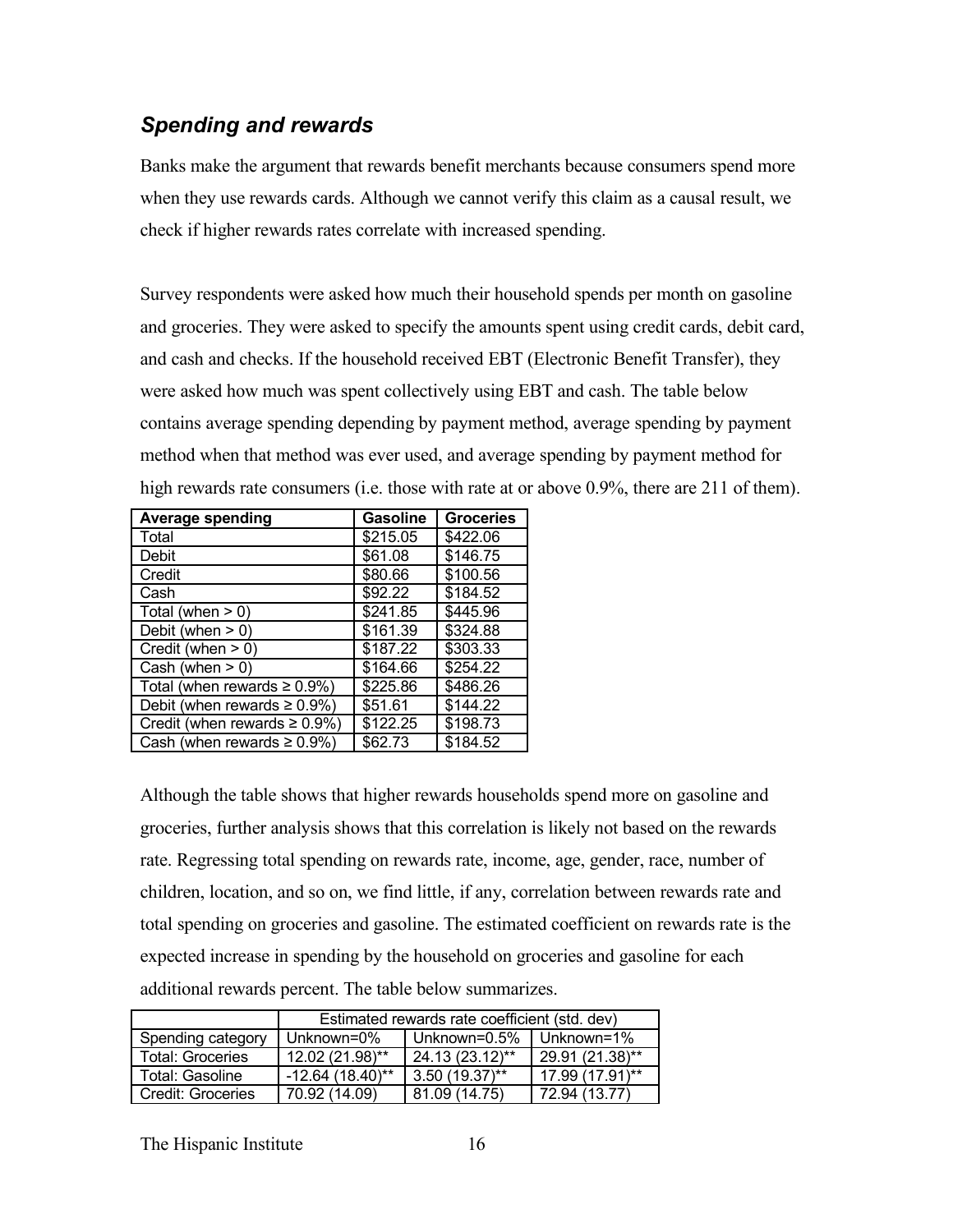| Credit: Gasoline                                                               | 28.09 (11.23)*     | 46.01 (11.73)      | 52.80 (10.84)      |
|--------------------------------------------------------------------------------|--------------------|--------------------|--------------------|
| Debit: Groceries                                                               | $-31.53(15.08)^*$  | $-23.95(15.88)$ ** | $-11.19(14.73)$ ** |
| Debit: Gasoline                                                                | $-25.03(8.24)$     | $-23.21(8.67)$     | $-16.06(8.02)$ *   |
| Cash: Groceries                                                                | $-36.69(16.91)$ *  | $-41.88(17.78)$ *  | $-36.89(16.44)^*$  |
| l Cash: Gasoline                                                               | $-22.67(12.61)$ ** | $-22.20(13.20)$ ** | $-16.93(12.28)$ ** |
| $\star$ Not classificant at 000/ $\star\star$ Not classificant at 050/ $\star$ |                    |                    |                    |

Not significant at 99%, \*\* Not significant at 95%

From the table, it appears that a higher rewards rate unambiguously increased credit card spending, however, much (if not all) of the increase came at the expense of reduced spending using debit cards and cash.

The omitted variable bias in the regression may be quite severe, and it is therefore very possible that rewards rates do not affect spending at all. Omitted variables which affect spending include: taste, regular versus premium gas and brand names versus store brand groceries; distance to work, suburbs versus city; and local price levels, higher-end grocery stores versus cheaper ones. Since these variables may be correlated with income which in turn is correlated with rewards, it seems likely that spending is insensitive to rewards rate.

#### *Rewards distribution*

Assuming that card rewards come only from credit card use, we find the distribution of total rewards dollars by income. Since some debit cards do provide rewards and if the pattern of rewards distribution follows that for credit cards, then our results under-represent the surplus transfers. We estimate total amount of dollars transferred within the U.S. due to rewards on gasoline and groceries as \$1.369b, \$1.641b, or \$1.914b depending on unknown rewards rates (set to  $0\%$ ,  $0.5\%$ , and  $1\%$  $1\%$  respectively)<sup>1</sup>. Therefore, rewards card holders gain this money while non-rewards card holders effectively subsidize them. Since we have found that rewards are unequally distributed, we calculate the estimated transfers between income groups.

The table below shows credit card use as a percentage of total spending on gasoline and groceries divided by income group. Higher income groups tend to use credit cards more and so are more likely to get rewards.

**Income by tract Average credit card use (standard deviation)**

<span id="page-16-0"></span><sup>1</sup> To calculate these numbers, we use 115 million as the approximate number of households in the U.S. (based on U.S. Census estimates for 2010).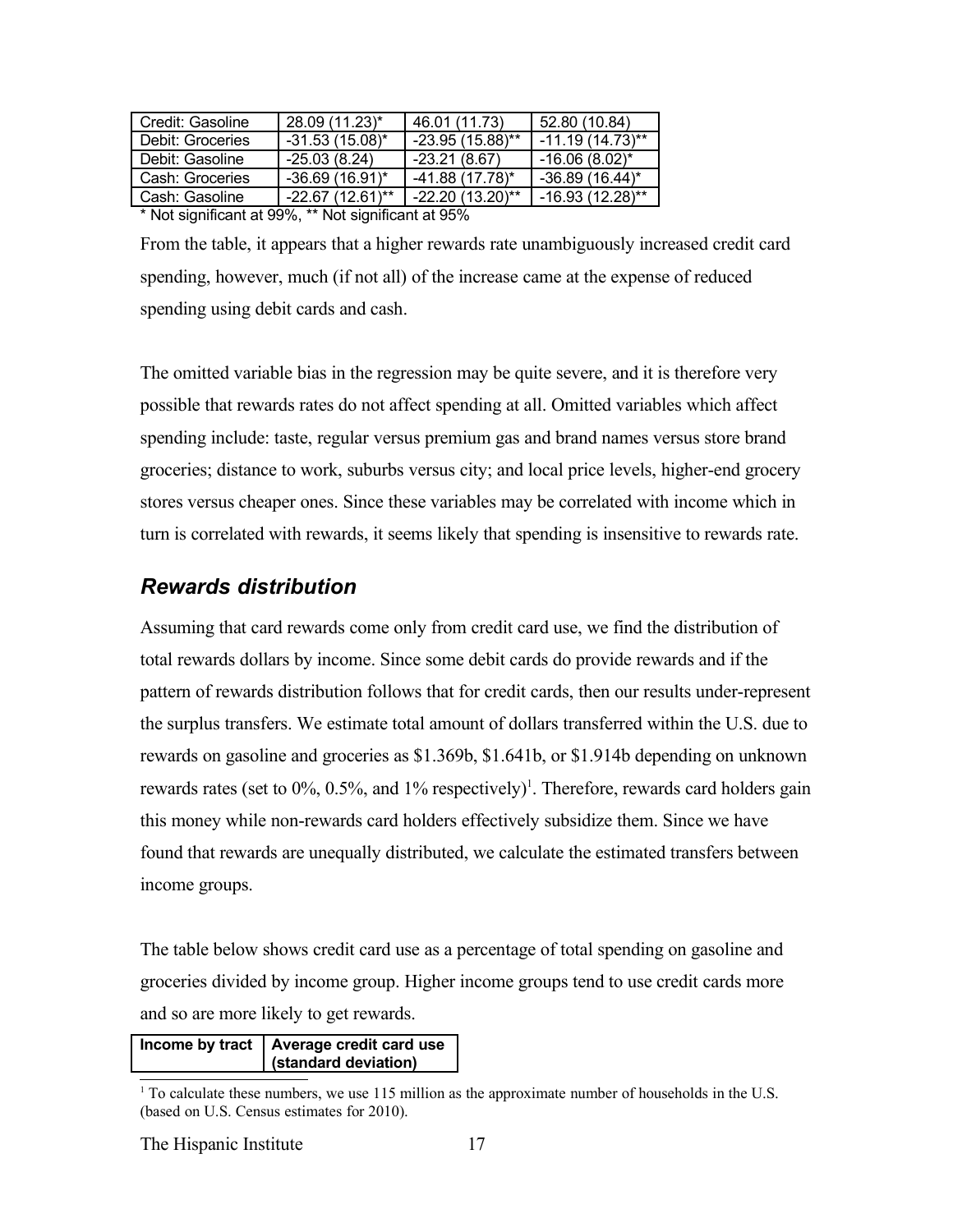| <b>TOP 10%</b> | 35.2% (35.6%) |
|----------------|---------------|
| 10-25%         | 35.5% (37.1%) |
| 25-50%         | 20.3% (30.8%) |
| 50-75%         | 17.8% (27.9%) |
| 75%-100%       | 23.8% (34.9%) |
| Whole sample   | 24.3% (33.3%) |

The chart below shows the estimated average rewards earned by a household in each income group from credit card purchases on groceries and gasoline (when the unknown rewards are assumed to be 0.5%).



Annual rewards (unknown=0.5%)

We show one chart based on Census tract divisions and another (the chart below) based on self-reported income. There is a clear and unsurprising trend of increased rewards based on income.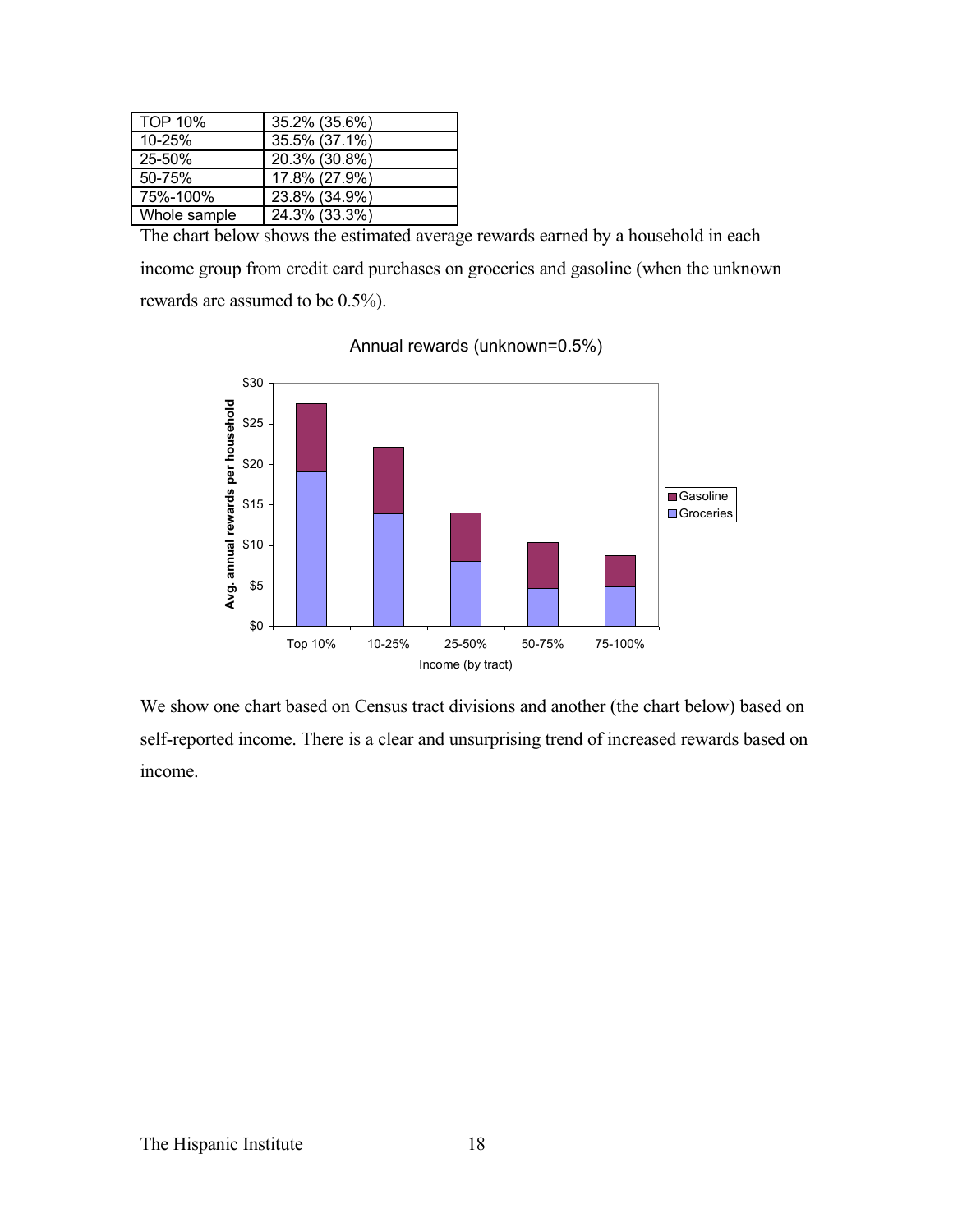

#### Annual rewards (unknown=0.5%)

Because different income groups have different implicit costs for each dollar spent on gasoline and groceries (due to the varying discounts from rewards), the existence of rewards creates transfers of wealth between income groups. We estimate transfers by the following equations.

### **Group Rewards** = **Group Avg. Rewards** x **Group % size** x **115 million Equal Rewards =** (**Group Spending** / **Total Spending**) x **Total Rewards Transfer to Group = Group Rewards** – **Equal Rewards**

| Average \$ spent    | Rewards (\$m) | Implied discount | Transfer (\$m) |
|---------------------|---------------|------------------|----------------|
| (std dev)           |               |                  |                |
| 8,212.87 (5,967.25) | 316           | 0.310%           | 139            |
| 8,724.60 (7,377.56) | 380           | 0.271%           | 99             |
| 7,695.94 (5,433.34) | 402           | 0.156%           | $-11$          |
| 7,593.25 (6,949.88) | 297           | 0.121%           | $-111$         |
| 6,820.26 (5,052.50) | 250           | 0.133%           | $-117$         |
| 7,645.26 (6,103.83) | 1,645         | 0.175%           | $-1*$          |
|                     |               |                  |                |

The table below summarizes the results.

\* Transfers do not sum to zero due to rounding.

The top 25% of the population by income apparently receives about \$238 million from the remainder of the population even after adjusting for higher consumption by the higher income groups. Furthermore, by the analysis above, these consumption subsidies to do not appear to result in significantly higher spending on these categories.

Because our survey asked only about gasoline and groceries, we cannot estimate total household rewards. Nevertheless, we roughly extrapolate by scaling to total household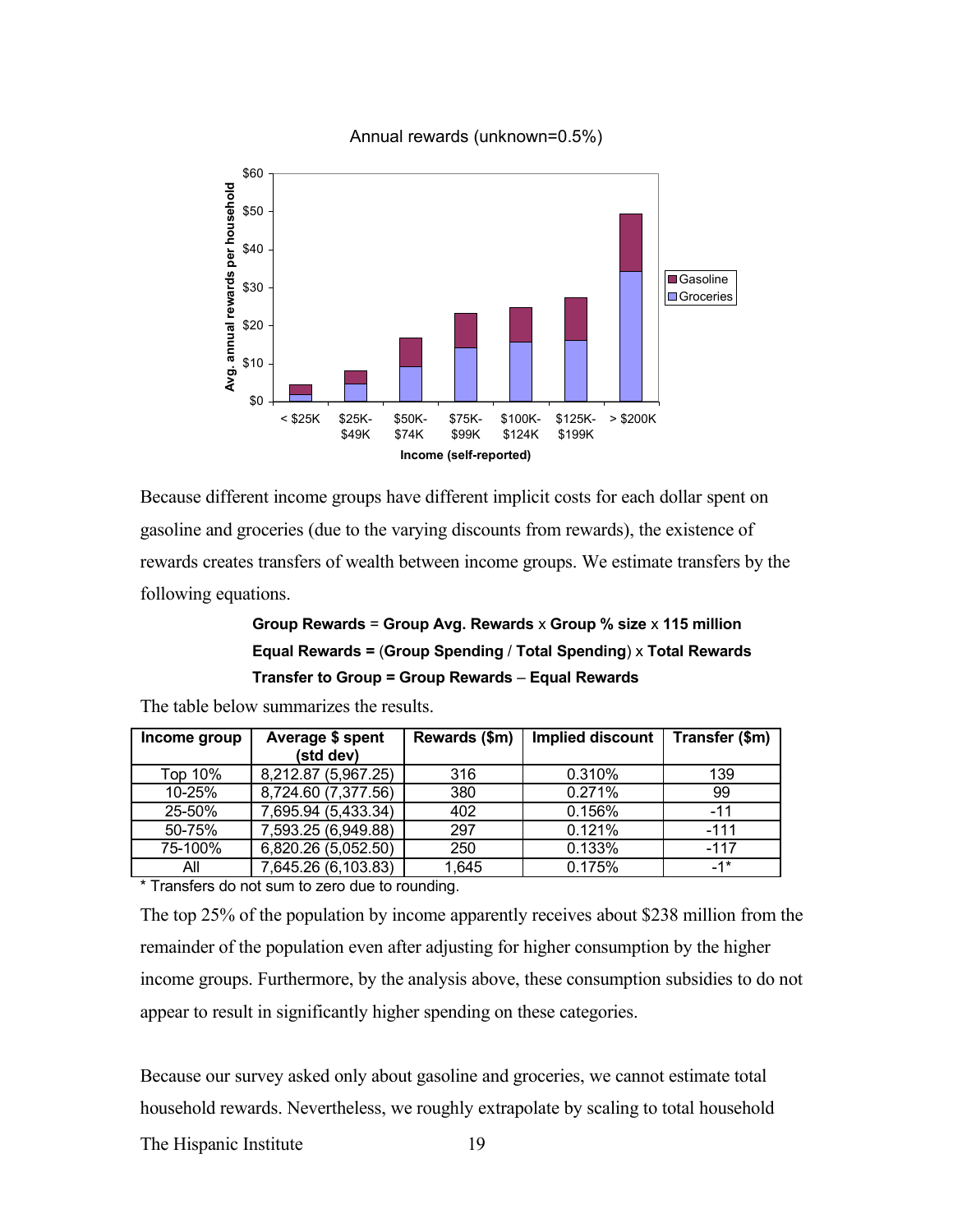spending. Using consumer expenditure data from the Bureau of Labor Statistics survey for [2](#page-19-0)008<sup>2</sup>, we estimate total spending which is payable by payment cards and not subject to surcharges (for instance, apparel but not housing). The included categories list not exhaustive and possibly conservative—for example, we exclude utilities expenditures, even though some such as cable television allow payment by credit card. The table below shows selected categories, with the italicized categories corresponding to gasoline and groceries, and estimates the scaling factor.

| Average                 | Income by quintile |                 |                 |                 |             |
|-------------------------|--------------------|-----------------|-----------------|-----------------|-------------|
| annual expenditures     | Lowest 20%         | <b>Next 20%</b> | <b>Next 20%</b> | <b>Next 20%</b> | Highest 20% |
| Total (all categories)  | \$22,304           | 31,751          | 42,659          | 58,632          | 97,003      |
| Food at home            | \$2,369            | 2,929           | 3,436           | 4,340           | 5,645       |
| Gasoline and motor oil  | \$1,243            | 2,019           | 2,704           | 3,418           | 4,186       |
| Food                    | \$3,473            | 4,560           | 5,602           | 7,589           | 10,982      |
| Apparel and services    | \$962              | 1,151           | 1,361           | 2,037           | 3,490       |
| Entertainment           | \$1,082            | 1,716           | 2,422           | 3,276           | 5,673       |
| <b>Others</b>           | \$3,273            | 3,962           | 5,162           | 7,002           | 12,121      |
| Total (card categories) | \$10,033           | 13,408          | 17,251          | 23,322          | 36,452      |
| Scaling factor from     |                    |                 |                 |                 |             |
| groceries and gas       | 2.78               | 2.71            | 2.81            | 3.01            | 3.71        |

From this approximation, we see that multiplying our results for groceries and gasoline by a factor of 3 gives a rough idea of the total transfers due to rewards. Quick multiplication from the transfer numbers above implies the bottom 25% by income pay \$351m in subsidies while the top 25% receive \$714m (as very rough estimates).

## *Annual fees and other consumer costs*

The rewards paid by credit cards are offset partly by any annual fees collected. We did not ask about credit card fees separately from debit card fees, so the actual fees paid to credit cards are likely less. Furthermore, annual fees do not only offset rewards but also pay for other card amenities. Annual fees for all payment cards held by credit card holders averaged \$20.52 in our sample with 77% reporting zero annual fees and a small number of outliers reporting fees in excess of \$250. Although high annual fee cards exist, we exclude the high fee samples from our analysis because of the small sample size (6 observations) and the large impact on the mean. This exclusion lowers the average fee to \$15.28.

<span id="page-19-0"></span><sup>&</sup>lt;sup>2</sup> Available at ftp://ftp.bls.gov/pub/special.requests/ce/standard/2008/quintile.txt.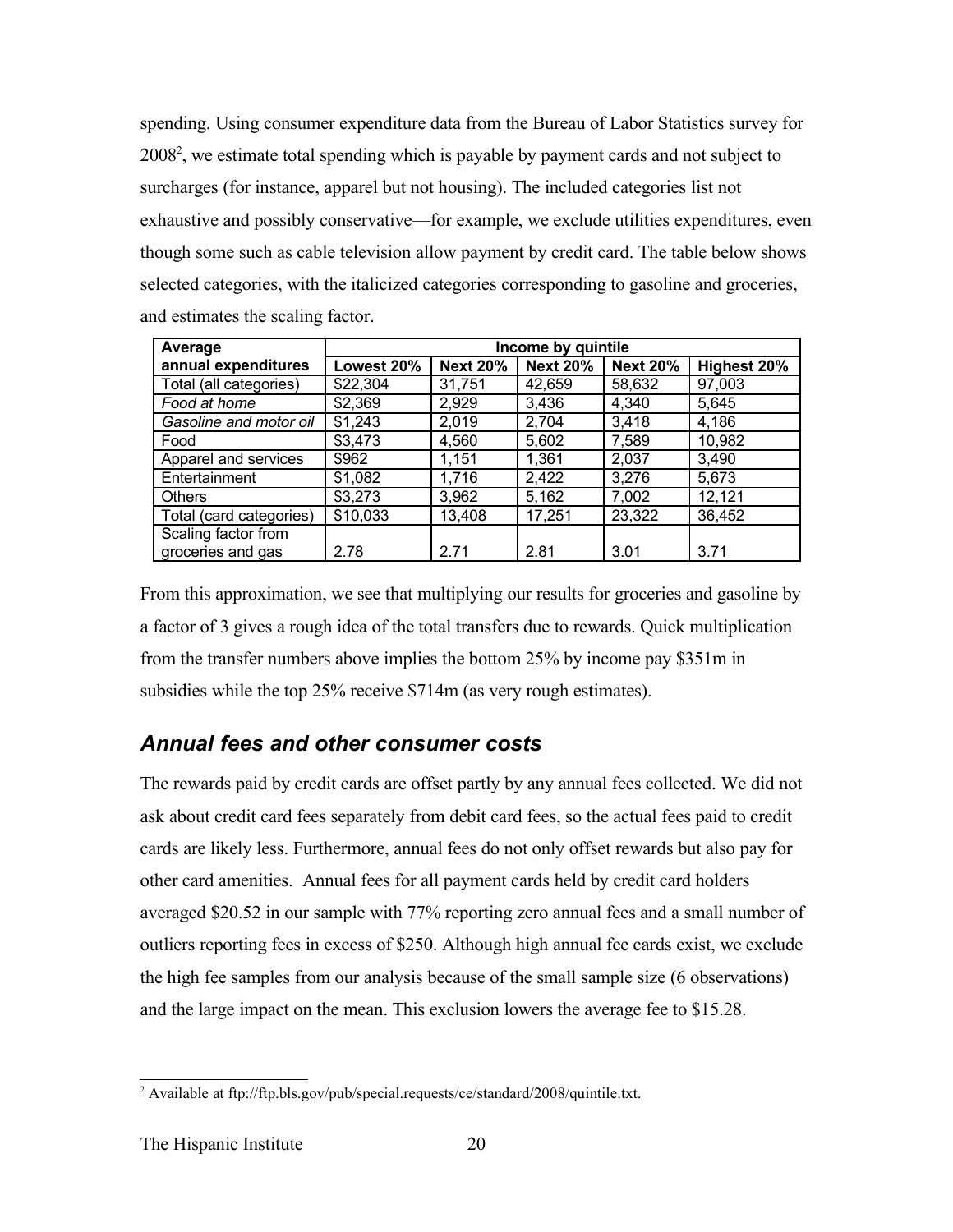High-rewards households with credit cards (those with a rewards rate greater than or equal to 0.9%) paid on average \$19.11 (when unknown rewards have a 1% rewards rate) and \$21.26 (when unknown rewards are set to 0%). Restricting the sample to credit cardholders with positive annual fees below \$250, a linear regression of annual fees on rewards rate finds not significant coefficients 6.05 with standard deviation 7.19 (for unknown rewards at 0%), 6.90 with standard deviation 7.78 (for unknown rewards at 0.5%), and 6.52 with standard deviation 7.67 (for unknown rewards at 1%). From these results, it seems that annual fees not greatly correlated with rewards rate, if at all.

Looking at correlations between annual fees and rewards by regressing annual fees on rewards rate, income, and other variables, we find the coefficient on rewards rate to be not significant; it is 6.94 with standard deviation 10.45 (for unknown rewards at 0%), 4.31 with standard deviation 11.92 (for unknown rewards at 0.5%), and -0.46 with standard deviation 12.37 (for unknown rewards at 1%). Furthermore, because of omitted variables, it is probable that the actual coefficient is lower. To summarize, annual fees likely offset about \$0 to \$7 of total household annual rewards for a household with a 1% rewards rate.

We repeat the surplus analysis above with a reduction of rewards of \$1.50 per 1% rewards rate for households with credit cards and an annual fee. The rewards reduction is based on the approximately \$4.50 increased annual fee (for unknown rewards at 0.5%) divided by the factor of 3 (from the estimate above scaling gasoline and groceries spending to overall consumption).

| Income group | Rewards (\$m) | <b>Implied discount</b> | Transfer (\$m) |
|--------------|---------------|-------------------------|----------------|
| Top 10%      | 285           | 0.302%                  | 118            |
| 10-25%       | 352           | 0.234%                  | 86             |
| 25-50%       | 409           | 0.185%                  | 18             |
| 50-75%       | 258           | 0.118%                  | -127           |
| 75-100%      | 250           | 0.128%                  | -96            |
| All          | 1,556         | 0.177%                  | $4*$           |

\* Transfers do not sum to zero due to rounding.

The transfer amounts are somewhat less high to the top 25% (\$204m vs. \$239m) and the second quartile is slightly subsidized instead of subsidizing. However, the pattern is very similar to the case without annual fee adjustments.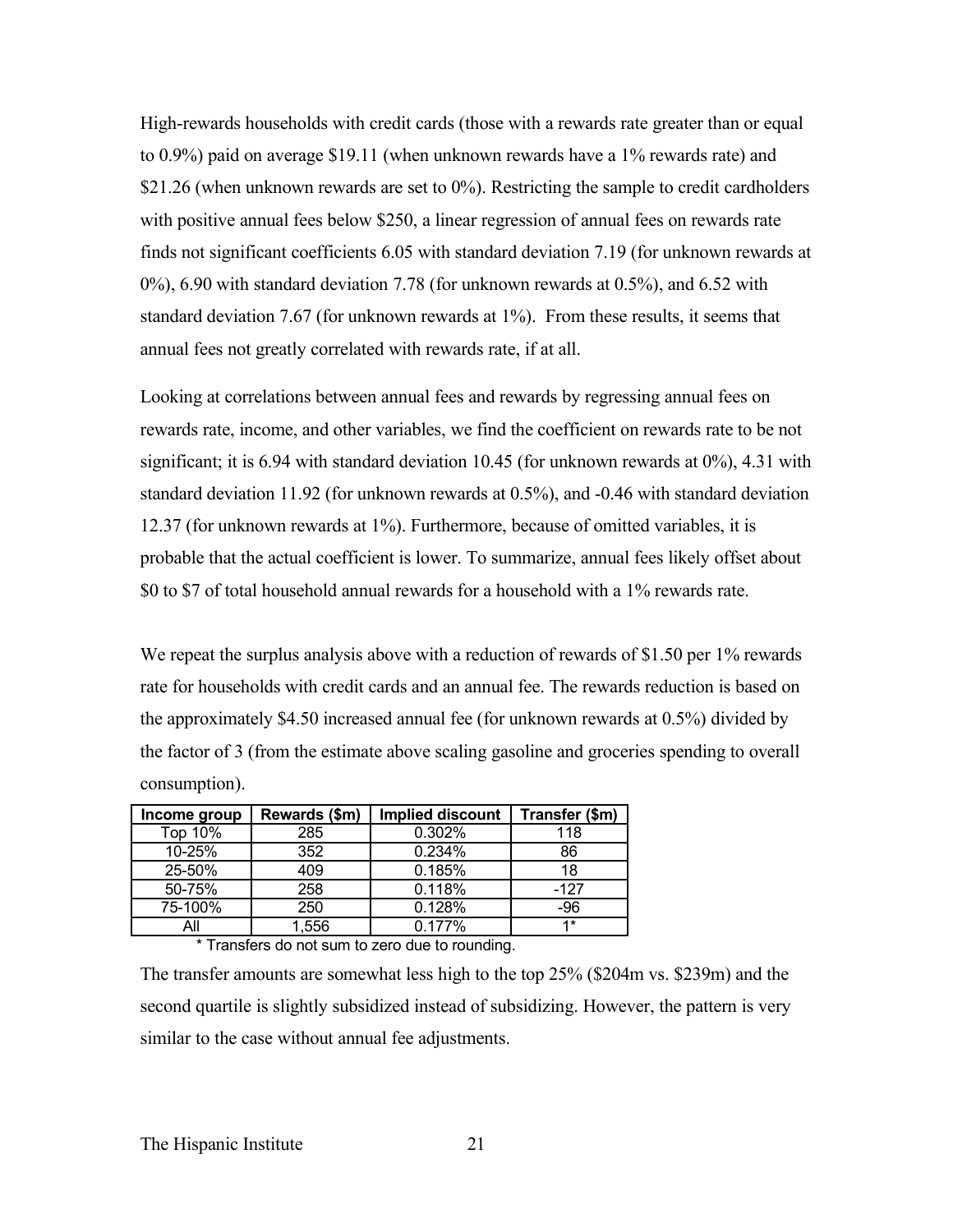Card issuing financial institutions may have found a correlation between other fees and interest payments and rewards card use. Increased other income from rewards card users would serve to reduce the net transfer effect because card users effectively pay more to use the rewards card (much as with annual fees). However, we did not have enough data to analyze this potential correlation. The survey asked about how much the household pays in monthly fees of all types for all payment cards. For credit cards alone these fees include: annual fees, late fees, over-the-limit fees, balance transfer fees, inactivity fees, cash advance fees, international transaction fees, telephone payment fees, and others. From the survey answers, twenty-eight reported card fees in excess of \$100 and ten reported fees in excess of \$400 in one month It may be that some card holders have little choice but to pay very high average monthly card fees; it is also true that some respondents may have provided what they paid in credit card fees in just the last month (or other single month) rather than an average. A simple linear regression of other fees over rewards rate over the whole sample yields a negative coefficient on rewards rate, meaning higher rewards are correlated with reduced fees. Dropping the samples with other fees greater than \$100, the coefficient is effectively zero. Therefore, we ignore fees as an adjustment of rewards.

It may also be the case that banks recover greater costs from rewards card holders if they charge a higher interest rate and rewards card holders carry balances on their cards. According indexcreditcards.com for September 30, 2009, the average consumer rate was 14.99%, the average credit card rate, non-reward consumer cards was 14.27%, and the average reward credit card rate was 15.87%. Since the rewards interest rate is higher, we check if rewards card holders carry balances in order to help determine if interest charges are higher for rewards card holders. The table below describes the distribution of credit card holder balance carriers by income and rewards rates. We divide rewards rates into a high category (rewards rate 0.9% and higher) and low category (below 0.9%).

| Income by tract | % carry balance |             |                  |
|-----------------|-----------------|-------------|------------------|
|                 | Unknown=0%      | Unknown=1%  | Ignoring rewards |
| <b>TOP 10%</b>  | High: 25.0%     | High: 23.9% | 24.2%            |
|                 | Low: 23.3%      | Low: 25.0%  |                  |
| 10-25%          | High: 27.0%     | High: 32.7% | 35.7%            |
|                 | Low: 42.6%      | Low: 40.6%  |                  |
| 25-50%          | High: 30.0%     | High: 35.7% | 40.1%            |
|                 | Low: 45.4%      | Low: 46.0%  |                  |
| 50-75%          | High: 33.3%     | High: 32.5% | 35.3%            |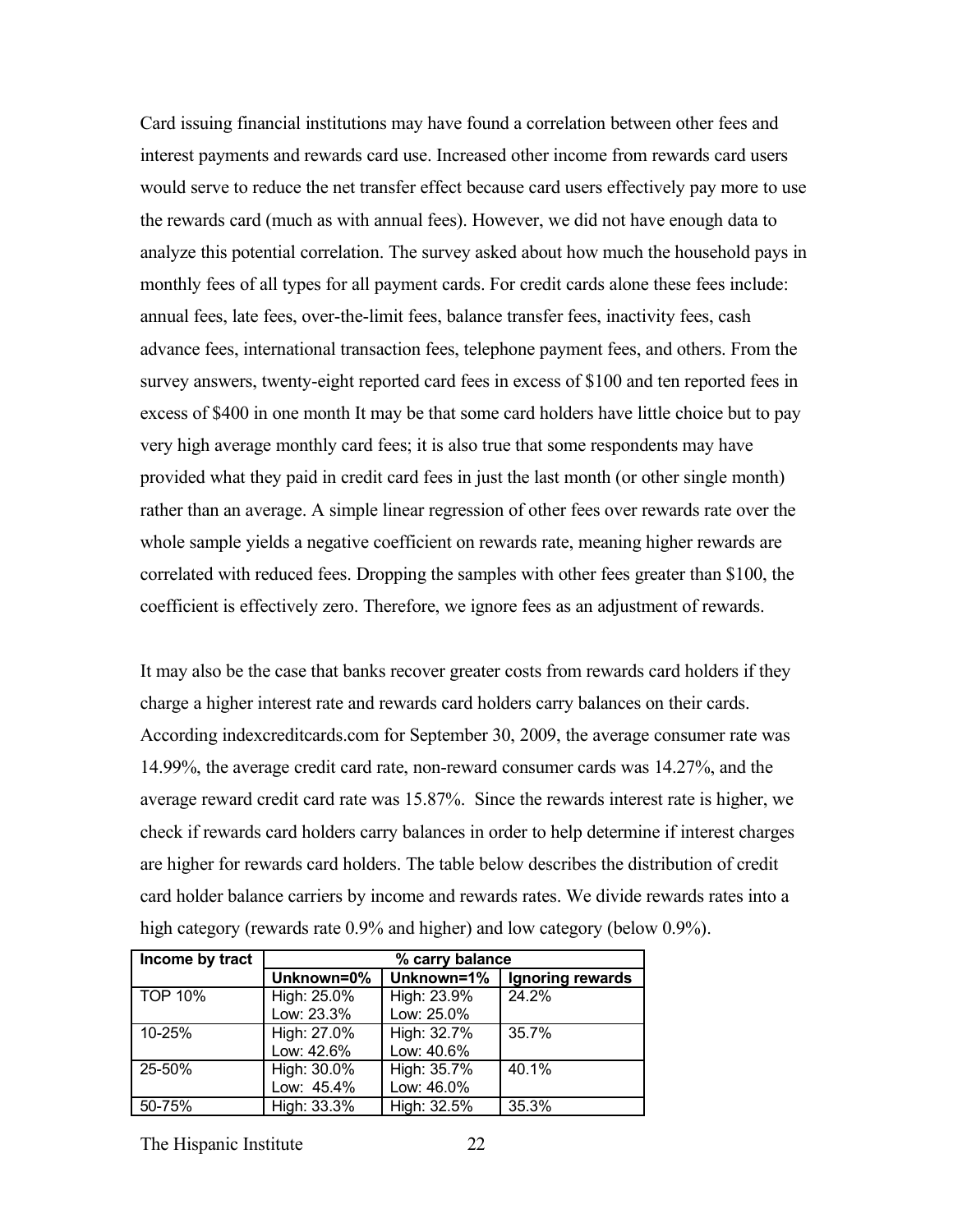|          | Low: 36.1%  | Low: 38.4%  |       |
|----------|-------------|-------------|-------|
| 75%-100% | High: 20.0% | High: 30.6% | 32.8% |
|          | Low: 37.5%  | Low: 34.8%  |       |

A linear regression predicting rewards rate from a binary variable indicating whether a household carries a credit card balance finds the coefficient to be -0.100 (std. dev. 0.050 and significant at 95% confidence) for unknown rewards set at 1% and -0.133 (std. dev 0.049 and significant at 99% confidence) for unknown rewards set at 0%. So, carrying a balance is correlated with a lower rewards rate. The distribution above shows that the top 10% of households by income generally carry balances at a lower rate than the rest of the population. Therefore, our results indicate that high rewards cardholders, and so higher income households, tend not to carry card balances. Although we do not have the sizes of carried balances or the interest rates for the households in our sample, it seems that rewards cardholders may pay less in interest fees than non-rewards cardholders. We do not know if the lower incidence of balance carriers compensates for the higher interest rate on rewards card holders. Although more research is required for a definitive answer, there seems good reason to believe that our transfers numbers are not diminished by interest charges and may, in fact, be greater.

## **Consumers pay interchange fees**

Analysis above showed that a portion of consumers pays more for identical goods than other consumers. The amount of this price differential must accrue to some other party or parties in the market: the merchants, the card scheme, or the portion of consumers who receive rewards. We try to see if merchants set prices so high, in response to increased rewards (and card fees), that they earn extra profit from the lower fee cards. For instance, suppose a merchant sets prices to compensate himself for the highest card fee (say 3%). Every sale which has lower card fees generates excess profit for the merchant.

We look at quarterly aggregated operating statements for a sample of gasoline retailers from 2000Q4 to 2009Q3 (partial). The number of stores in the sample varies by quarter and ranges from 695 to 6140; firms own more than one store and the number of firms in the sample ranges from 28 to 124. The time period covers a variety of different economic conditions as fuel sales prices were volatile, ranging from \$1.14 to \$.3.77 per gallon. Credit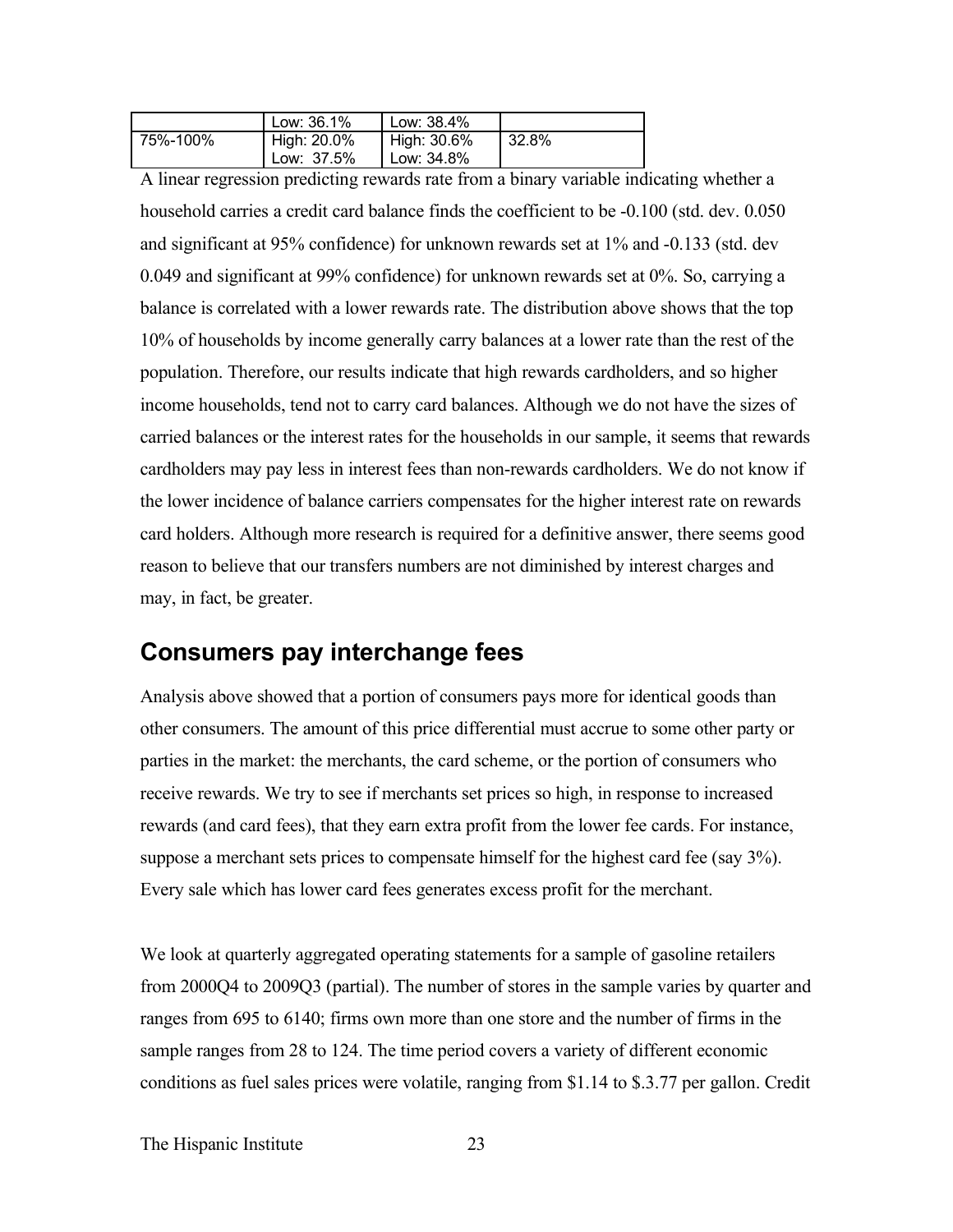card costs per gallon also climbed relatively steadily through this period. The graph below shows card costs divided by sales, the sales price of fuel per gallon, and operating profit divided by sales, all normalized to 2000Q4=1.



Looking for correlations between profit and credit card fees finds the correlation to be effectively zero (after conditioning on fuel prices). The table below shows various correlation checks.

| Correlation: Card Costs to Operating Profit, | 0.093659 with p=0.5925        |
|----------------------------------------------|-------------------------------|
| conditioned on Fuel Cost (\$)                |                               |
| Correlation: Card Costs to Operating Profit, | 0.001430 with p=0.9935        |
| conditioned on Fuel Sales (\$)               |                               |
| Linear regression: Operating Profit on Card  | Coefficient on Card Cost:     |
| Costs and Fuel Sales (\$)                    | 0.012438 (std. dev. 1.473235) |
|                                              | with p=0.9933                 |

Though the results show effectively a zero correlation, one may actually expect a slightly positive correlation to compensate for inflation—merchants should be increasing dollar margins to maintain the same real return. In fact, it may be that merchants' real margins are declining slightly in correlation with increased card costs.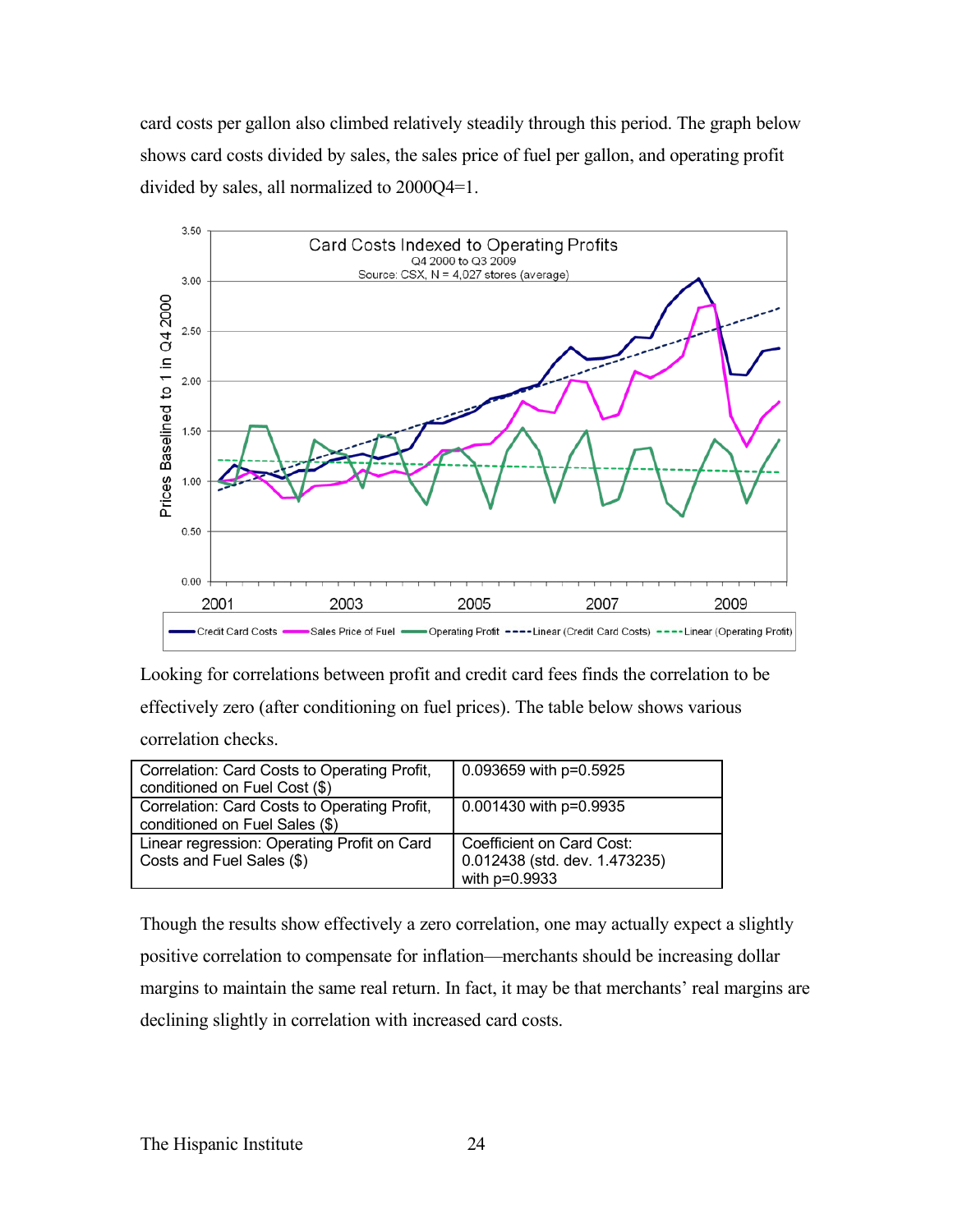One may also consider whether merchants funnel any excess funds into investments, thereby keeping profit nearly constant. We check this hypothesis by regressing various expenditures on card costs along with total sales, fuel sales, and gross occupancy cost. Adding sales and fuel sales helps to remove the dependence between increased sales and card charges. Gross occupancy cost proxies for an inflation measure. The table below reports the results.

| <b>Capital expense</b>    | <b>Coefficient on Card Costs</b>      |
|---------------------------|---------------------------------------|
| Advertising               | $-0.0401$ (std. dev. 0.0434) p=0.3630 |
| <b>Business insurance</b> | $-0.0208$ (std. dev. 0.0647) p=0.7514 |
| Dues and donations        | 0.0159 (std. dev. 0.0104) p=0.1378    |
| Equipment rent            | $-0.100$ (std. dev 0.0558) p=0.0823   |
| Repairs and maintenance*  | 0.0857 (std. dev 0.0654) p=0.2001     |
| Wages and benefits        | $-0.0760$ (std. dev 0.363) p=0.8354   |

\* These regression results include depreciation as an independent variable.

From these results, it seems there is effectively a zero correlation between fees and various expenditures. None of the above coefficients are statistically significant at 95% and therefore it is likely merchants do not change these expenses in response to changes in card charges.

We, therefore, claim that any transfers due to the differential pricing of card fees and rewards do not accrue to gasoline retailers and must be apportioned between the bank/card scheme and consumers (based on rewards rates). We hypothesize that competitive industries (of which gas retail is one) likely do not receive any transfers from differential pricing. The direct implication is that, in competitive industries, interchange fees are passed through to the consumer resulting in higher nominal prices, so when interchange fees are lower, prices are lower.

## **Policy discussion**

Various policy recommendations have been proposed to ameliorate the market distortion detailed in this study: (1) lowering allowed interchange fees, (2) allowing merchants to impose price discounting depending on payment method, (3) disallowing contracts that force merchants to accept all cards, (4) setting interchange fees uniformly regardless of rewards, and (5) setting a baseline fee and allowing merchants to voluntarily participate or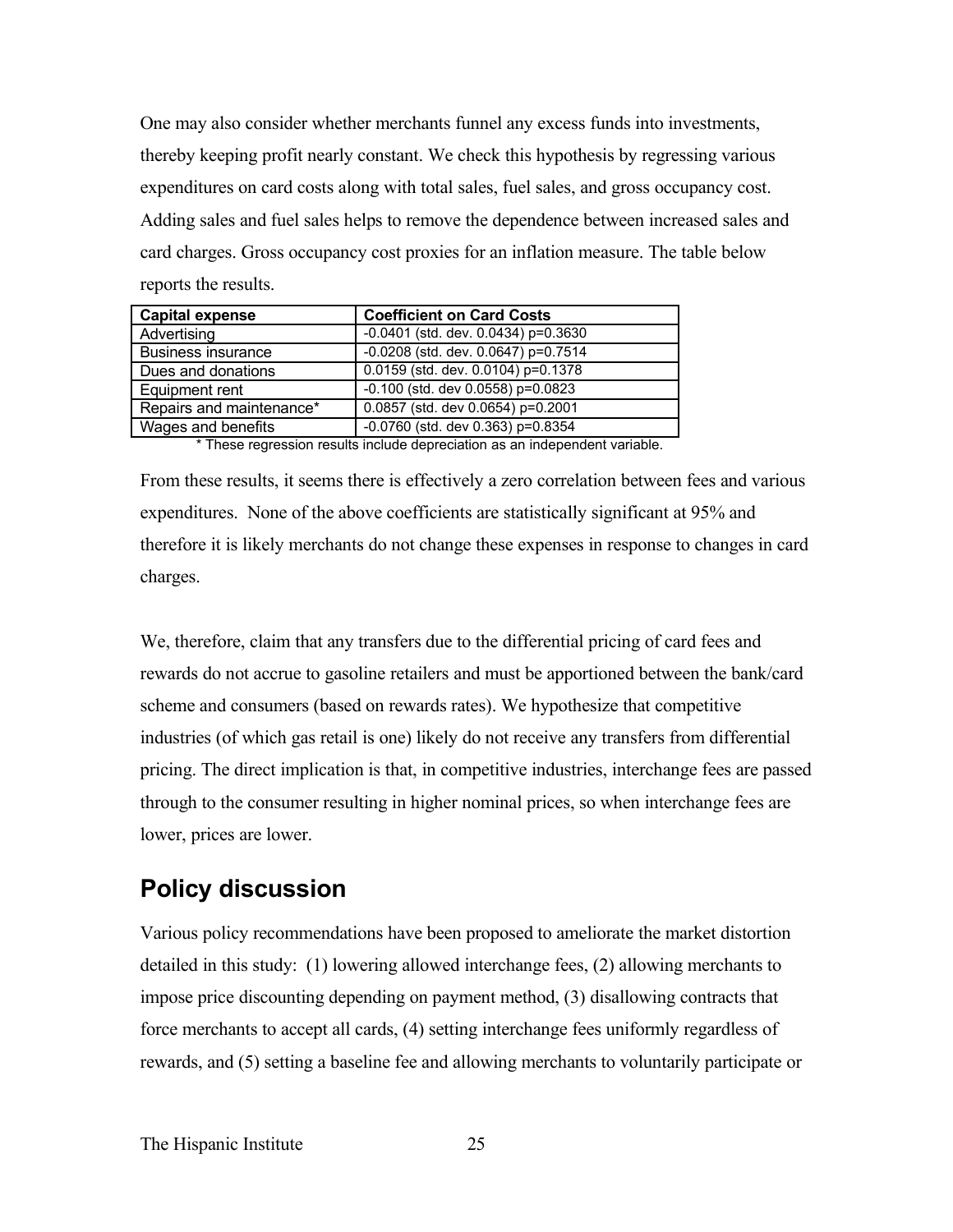exempt themselves from any card rewards programs. All of these options merit further study; our goal is to provide an overview of further directions to consider.

Lowering interchange fees through regulatory action or through voluntary reductions, as in the case of Australia, necessarily reduces the price differential and hence the transfers described in this study. Pricing and discounting by payment method at the point of sale eliminates the price differential to the extent that the ability to discount is utilized. Merchant choice in allowed payment methods may have similar effect as well (see Semararo (2009) and Economides (2008) for further discussion).

If the goal of cards rewards is to encourage consumption, then it may be efficient to allow merchants to discount to specific consumers rather than implementing a broad discount to all rewards card holders. Specifically, consider consumer A, who has a rewards card, and consumer B who does not. Both consumers buy \$120 of gasoline every month and demand for both is somewhat inelastic in that lower prices do not spur additional gasoline consumption. It seems strange that a gasoline retailer would want to provide lower prices to A when it does not lead to higher profit (or even higher revenue). Suppose, on the other hand, that A has elastic demand for hotel stays whereas B does not. Then, a hotel operator may benefit from A's rewards card since A buys more hotel stays than he would have without card rewards. To summarize, different goods have different elasticities of demand and a discounting scheme that provides a single discount rate is likely to be inefficient and create transfers within the economy.

Two fundamentally similar policy approaches address this question of rewards. One option is to ban the price differential by requiring interchange fees to be the same for rewards and non rewards cards. This solution would remove the cross-subsidization inefficiency found in this study. Merchants wishing to engage in targeted discounting would do so through existing methods (such as coupons, merchant cards, and so on).

The other very similar policy solution is to have rewards programs or not. A single fee rate is set for all rewards and non-rewards cards as above. However, if the merchant allows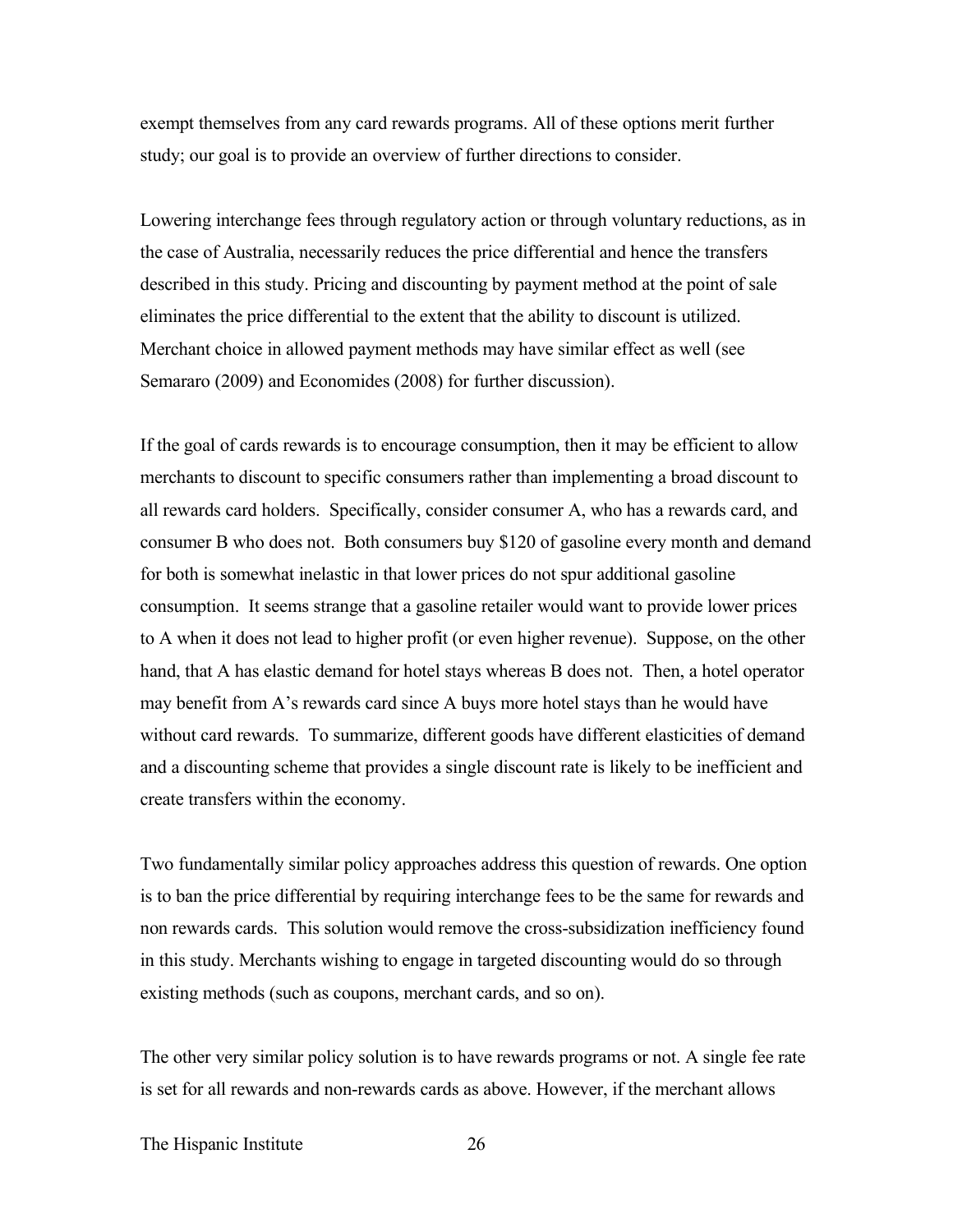rewards, then the merchant agrees to higher card fees, and if the merchant does not allow rewards, then the merchant is charged a lower fee. Consumers and merchants would be made aware of the rewards regime prior to purchase.

A comparable scheme already exists in some rewards programs where consumers earn higher credit card rewards for purchases at partner merchants or merchant categories (*e.g.* hotels, groceries, and so on). In such programs, issuing banks provide an outsourced, specialized service by implementing a customer discount program for the merchant. Allowing merchants to decide on their own rewards programs rather than having one forced upon them should unambiguously lead to higher social welfare with less distortion of the kind found in this study. While the suggested policy does not eliminate or reduce all types of market inefficiencies in the payment card market, this policy may reduce the harm of cross-subsidization created by the current fee regime.

## **Conclusion**

Consumers use payment cards for a large percentage of retail purchases. The payment card market is two-sided in that the payment card provider can charge fees to both merchant and consumer. Card issuers have used rewards programs offering cash and goods to certain consumers who use their cards. The cost of these rewards programs is charged primarily to the merchant by means of fees levied on card transactions. We estimate that rewards on gasoline and groceries in the U.S. are in the range \$1.4b to \$1.9b. While any unnecessary transfers are inefficient, the unequal distribution of these rewards creates a transfer between various consumer groups and seems to provide no other benefit.

Using survey data on household spending on groceries and gasoline and payment card use, we estimate the dollar rewards received by each household in our sample. We calculate the implicit discount received by the household. We find that spending on gasoline and groceries is not sensitive to the rewards rate, so that the different implicit discounts appear to be nothing more than a transfer mechanism. Because of the distribution of rewards within the population, these transfers move money from lower income groups to higher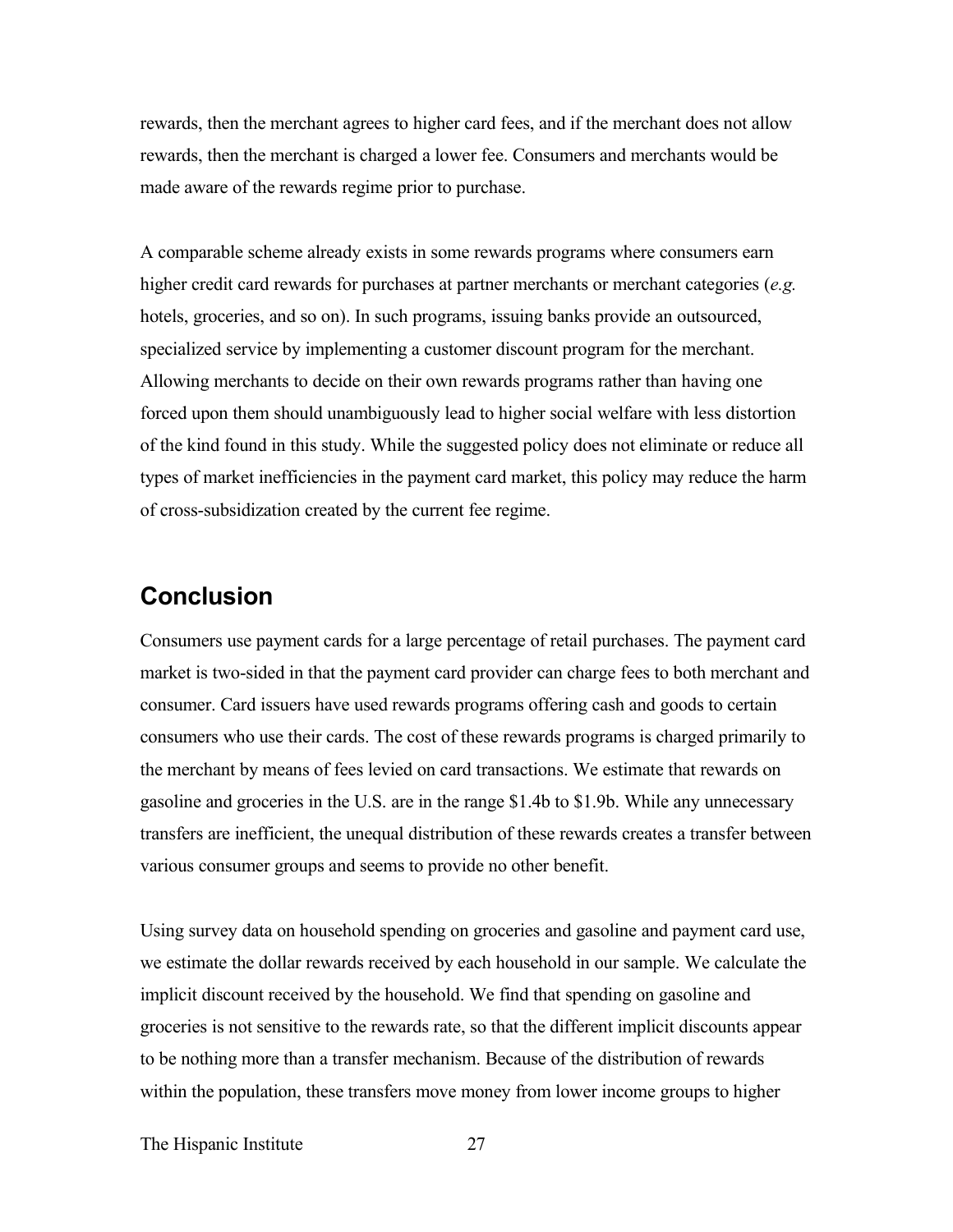income groups. Aggregating across income groups, we determine the transfers between groups due to payment card use. We estimate the adjusted transfer received by the top 10% of the population of income to be about \$118m due to spending on groceries and gasoline. Our estimates are lower than the actual welfare transfers because the above amount does not account for other benefits consumers gain through the use of credit cards as a payment method over other methods such as cash (benefits such as increased liquidity, security, speed of transaction, and so on). Analysis of gasoline merchants finds that profits do not increase with higher card fees, implying that merchants do not gain surplus from this transfer mechanism.

The current regime of untargeted discounts from rewards cards creates a market distortion and inefficiency. Furthermore, the distribution of rewards within the population increases social inequality by transferring wealth from lower income consumers to higher income consumers. Untargeted discounting through rewards programs does not account for different elasticities for different goods and necessarily creates transfers within the economy. Rewards in the real economy likely generate even higher transfers.

We discuss various policy responses to address this problem: (1) lowering allowed interchange fees, (2) allowing merchants to impose price discounting depending on payment method, (3) disallowing contracts that force merchants to accept all cards, (4) setting interchange fees uniformly regardless of rewards, and (5) setting a baseline fee and allowing merchants to voluntarily participate or exempt themselves from any card rewards programs. All of these options merit further study.